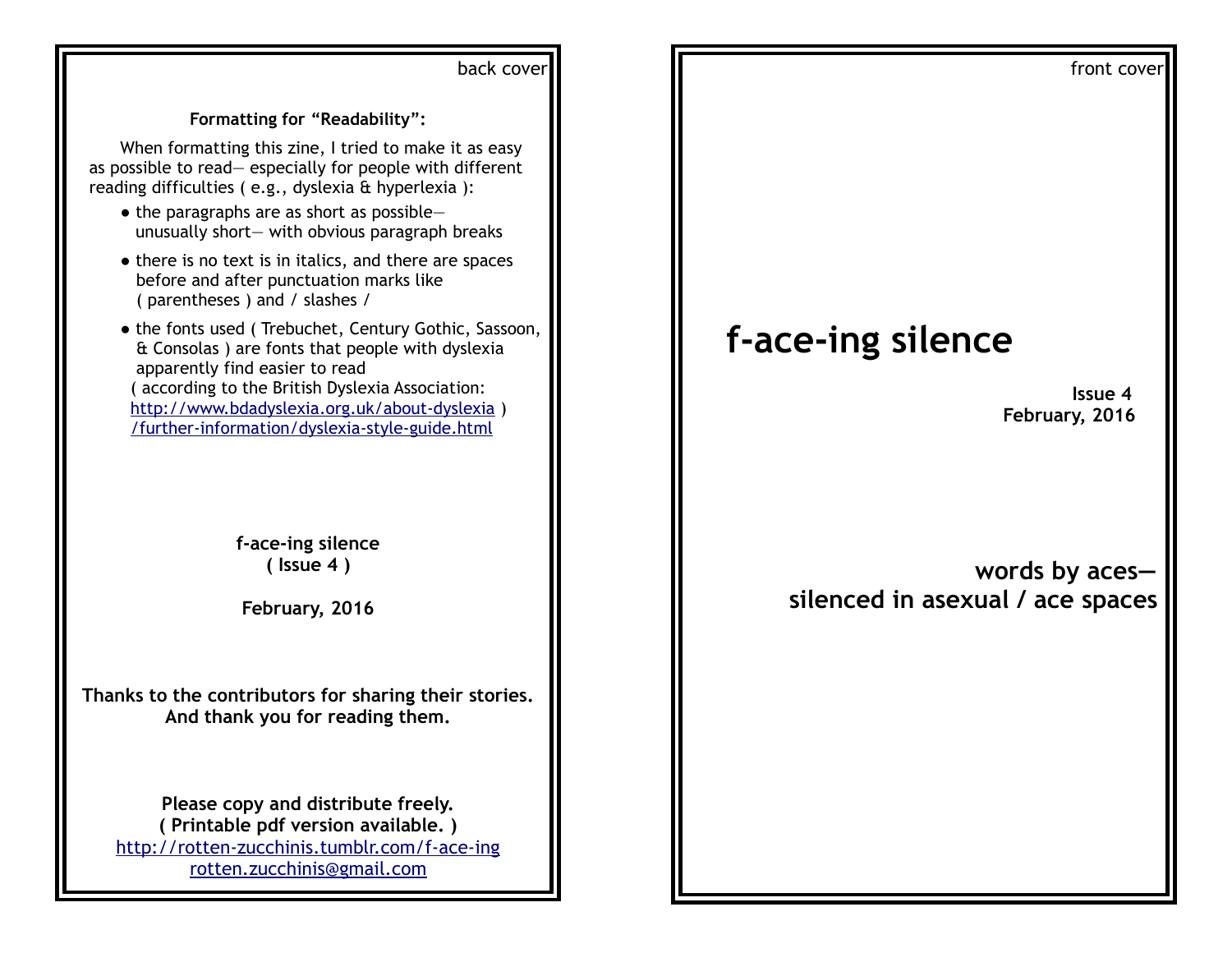- **Content Warnings & Introduction**...........................page 1
- **Some Definitions..............................................**page 43
- **Call for Submissions**..........................................page 44
- **Editorial Note......................................**inside back cover
- **Accessible Formatting Note**.............................back cover
- Mx. Mel Mishael*................*.................................page 2  **"A Self-Imposed Silence"**

cw: ciscentrism & genitals; body dysphoria; sex & hypersexuality

- Sebastian Grace.................................................page 6 **"Fashioning beauty and embodying queerness"** cw: body dysphoria; body issues & deiting; sexual contact
- gemini...........................................................page 11  **"Median-Modes & Gender( s )"**

cw: body dysphoria, body parts & sexualisation

- Annie.............................................................page 15  **"Instructions on using a good idea to destroy yourself"** cw: emotional mistreatment, self-effacement & self-hatred
- KK................................................................page 19  **"A Letter to Miles Edgeworth"** cw: sexual abuse & child abuse; bullying, suicide & ableism
- Laura............................................................page 24  **"Coercion, violence, and queerness in the context of Islamic orthodoxy"**

cw: ( systemically sanctioned ) coerced sex, domestic violence

**●** Demiandproud..................................................page 29  **"Objection Against Sexual Objectification"**

cw: sexual objectification; body & weight issues; sexual contact

- Olivia M.........................................................page 34  **"Gray-A Definitions, Division and Silencing in the Ace Community"**
- Omnes et Nihil.................................................page 40  **"Listening back to my 11-year old self"**

# **Content Warnings:**

Content warnings ( cw ) are a "heads up" about topics that some people find upsetting. If they seem like "overkill" to you, please respect that they're for someone else. All writings in this zine address alienation and feeling / being silenced.

# **Introduction:**

Now in its  $4<sup>th</sup>$  issue – and apparently a biannual project – I don't feel this issue requires a lengthy introduction.

This is a zine of aces' stories of certain kinds of silence & alienation: alienation specifically from other aces or within ace community. It's about the silence we face amongst ourselves, in our own spaces, and the things people just aren't ( yet ) talking about ( enough ). This silence matters and aces' stories of it make sense together. Alienated aces aren't alone in alienation.

I stumbled upon this particular silence kind of by accident while I was fumbling around looking for something else. I didn't have a plan for this zine when I started and I still don't. It will be what it is, and that's not something I can predict in advance. ( But since people continue to express their interest in upcoming issues it's a project I plan to continue. )

Silence is tricky— you never know what's there until you make space for it and wait. I've picked themes when people have brought up similar topics around the same time, and I've offered them as ( optional ) jumping-off points. But I don't have any expectation about what people submit or what the issues will ultimately include: usually the things people want to talk about not talking about... are things they haven't been talking about.

The topics in this issue are mostly familiar but the stories themselves are less so... and that's the point. Contributors explore ( non-binary ) gender and aceness and their connections with things ranging from race and racism to median systemhood. Some pieces deal with harmfully ( mis )using aromantic discourse, with surviving abuse, with being sexualised. Others discuss things like how rejecting ( hetero )sex with men in an Islamic context is "queer", how ace discourse ( mis? )treats greyasexuality, and some reflections on ( ace ) words from childhood.

This zine is just a moment of a diverse, expansive silence — some stories of aces facing silence, alone ( together ).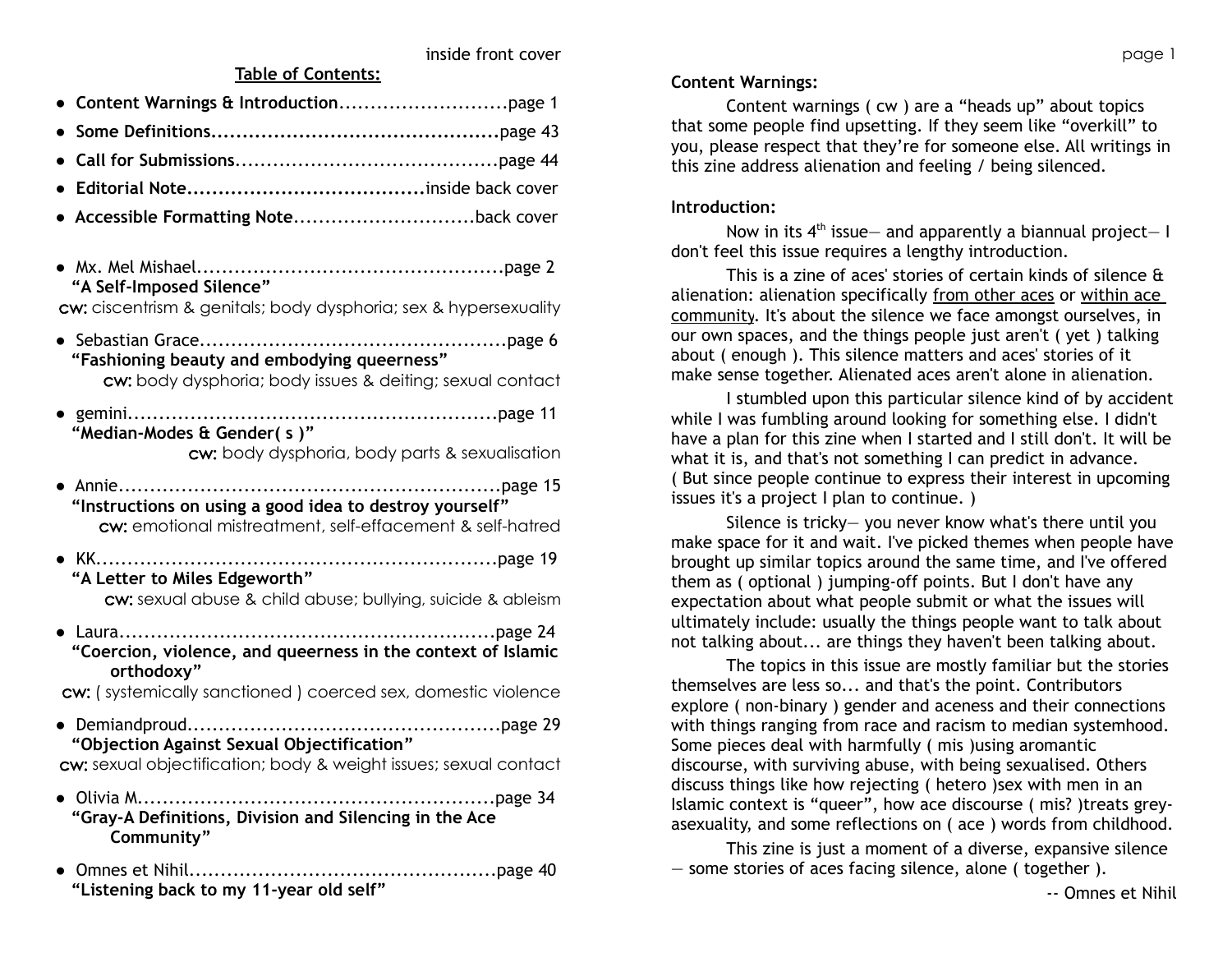**Mx. Mel Mishael**

*Bio:*

36 / Asexual / Aromantic / Agender / AFAB / Filipino / Canada

**Pronouns:**

They / Them / Theirs

cw: discussion of ciscentrism, sexual contact & genitals; body dysphoria and hypersexuality **"A Self-imposed Silence"**

Sometimes it isn't an external source that keeps you silent, but an internal.

I've spent most of my life feeling alienated. In order to create a sense of "normalcy", there were many things I had to keep hidden. I came from a broken home with an alcoholic and gambling addict father, who had an undiagnosed mental illness. The same mental illness started to manifest within me as early as my toddler years. It continues to plague me today.

My sexuality and trans identity began to emerge during puberty, but with everything else going on in my life, I didn't want to deal with it, so I decided to bury it and keep it hidden.

At the time I didn't see myself as asexual, or agender, but thought I was a "gay man trapped in the wrong body". Now I realize that I was possibly a homoromantic male trapped in the wrong body, but it wasn't something I was able to properly explore, for the sake of keeping peace in my conservative Catholic family.

It is difficult to explain my struggles being trans as well as my sexual identity. Due to my family environment, I was ostracized when I finally had the guts to come out as a gay trans man, in 2011. In fact, I had to temporarily move out for my own safety.

I had been involved in the local gay community as ally, and had many gay friends, however, as soon as I came out, I faced the reality that sex was a bigger deal than I realized in the community.

I was literally told to my face, that my lack of male genitalia made me sexually undesirable. This realization nearly destroyed me, and turned me off from wanting to be a man. I will say the ftm support group I attended during this time was a lifesaver, but the rejection from the cisgay male community, was more than I could take.

I attempted to live as a female once more, and salvage ties with my family, but I haven't ever felt female, and this proved to make me even more miserable. If not for my gender therapist ( at the time ), telling me that I didn't need to fit in, that it was ok to be a "black sheep", I don't know what I would've done.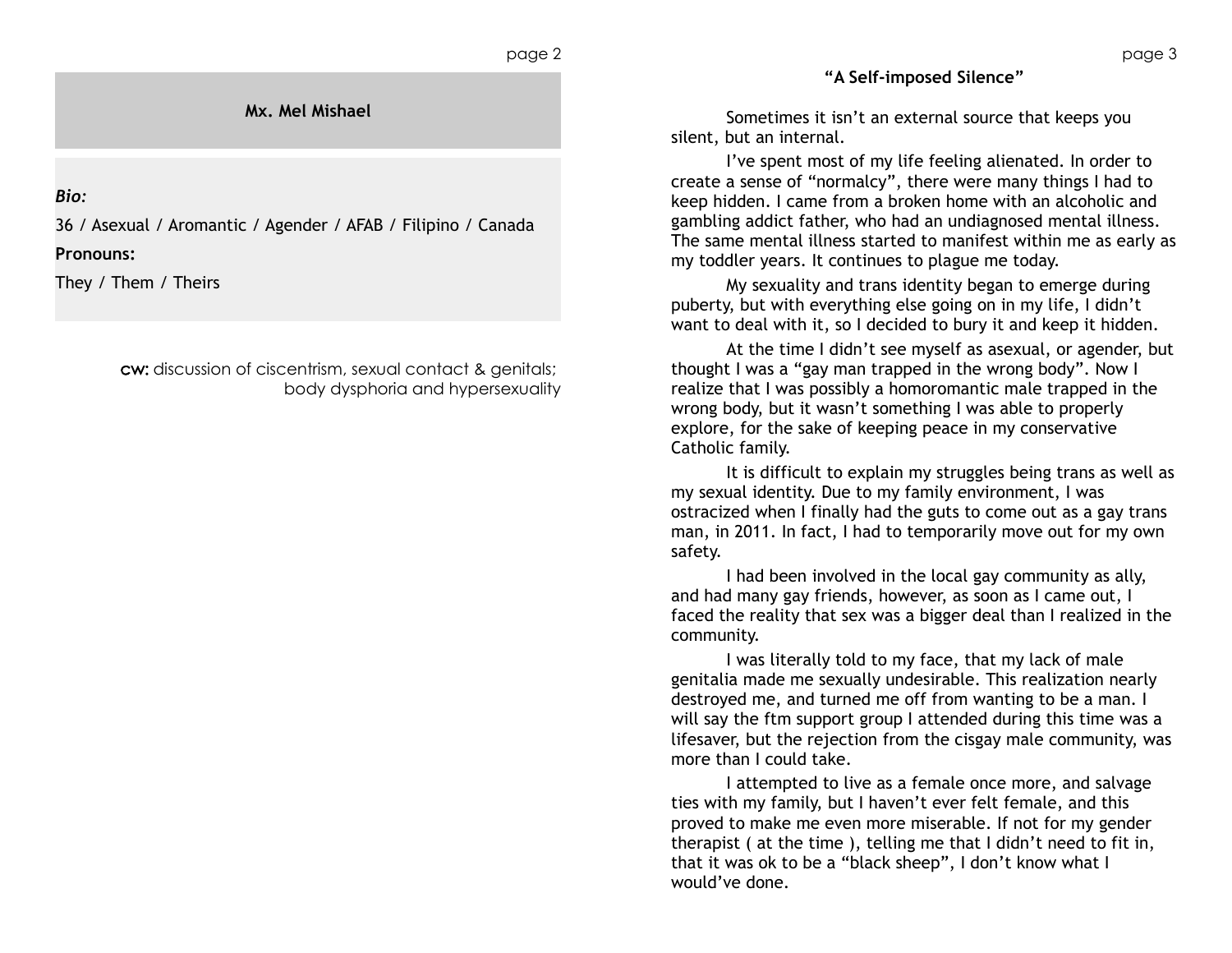I spent the next few years living like this ( neither male nor female, but not having a name for it ) until I eventually stumbled upon the term "genderqueer" on the internet. From there I found out about other non binary genders, and have identified as "agender" ever since.

It wasn't until I started identifying as asexual, that I found a community of other nb folks like myself, which has been so wonderful, as I no longer feel lonely. In the past I tended to keep to myself, with the exception of volunteering at pride, and stumbling upon binary trans people in random scenarios such as places of study or employment.

I do constantly wonder about my validity as a member of the asexual community, given that I have been sexually active in the past, and that I originally identified as a gay trans man.

When I say that I think I was a homoromantic male asexual ( when I used to ID as a gay trans man ), I say this because I didn't realize that sex and sexual organs would be such a big deal to gay men when I originally came out. I'm quite confused if me identifying as a gay man when I first came out, was actually true, or whether it would have made a difference if I knew about non binary identities.

You see, I don't experience any type of romantic or sexual attraction to any sex. I may have related to gay men back then because I never felt female, and didn't want to be with another female, because this brought up problems of gender / body dysphoria for me. Now I'm at peace with my body, end even enjoy femme expression, but I still experience no attraction towards any gender.

I am currently in a romantic relationship with my partner of 4 years. I originally picked him up during a bout of hypersexuality, brought on by the medication I was on at the time. Ironically he was supposed to be a one-night stand, but we've remained together, even though I have been off the medication for quite sometime.

I don't have a libido, nor much interest in engaging in sexual behaviour, however, he seems to still want to be together despite this fact.

I hover between sex favourable and sex indifferent, and have told him I am open to engaging in sexual conduct, but he hasn't ever taken me up on this offer ( since I came out to him

as ace ). I do admit this is quite a relief, as I am currently not interested in sex in general. I feel awful about this, because when I was on my past medication, I had a raging libido and was very sexually active. I was usually the one to initiate sex.

Right now I have no interest in engaging in any sexual behaviour and he tends to be a passive person, so our sex life has completely dried up. He seems to accept this is just how we are right now, and is very respectful of my boundaries.

I do experience sensual attraction ( only towards him ), and like to kiss and cuddle. I feel very strongly towards him, though I am unsure if it's strong enough to be considered demiromantic, as he is the only person I have had these type of feelings towards.

Hypersexuality has emerged twice in my life, both under the influence of medication ( one being an antidepressant, and the other being a mood stabilizer ). Being an aromantic, hypersexuality did not lead me to desire romantic relationships or even sexual relationships.

As I mentioned, my current partner was supposed to be a one-night stand because I was tired of self-pleasuring myself. The partner prior to him when I was on the other medication, was my only other sexual partner. So what I take from both of these experiences, is that medication caused me to have a libido, which caused me to be sexually active.

Despite my past sexual history, my local ace community has welcomed me with open arms. I feel I belong here, I and I *know* I am ace aro, so I am glad they accept me, though I question my validity being here.

I am glad they don't question me, because for the first time in my life, I am not the only non binary and/or binary trans person in the group. It is also nice to be around people who have similar feelings towards sex and romance. Most importantly I have allowed myself to speak. I have broken my self-imposed silence. I have a voice, and it is heard.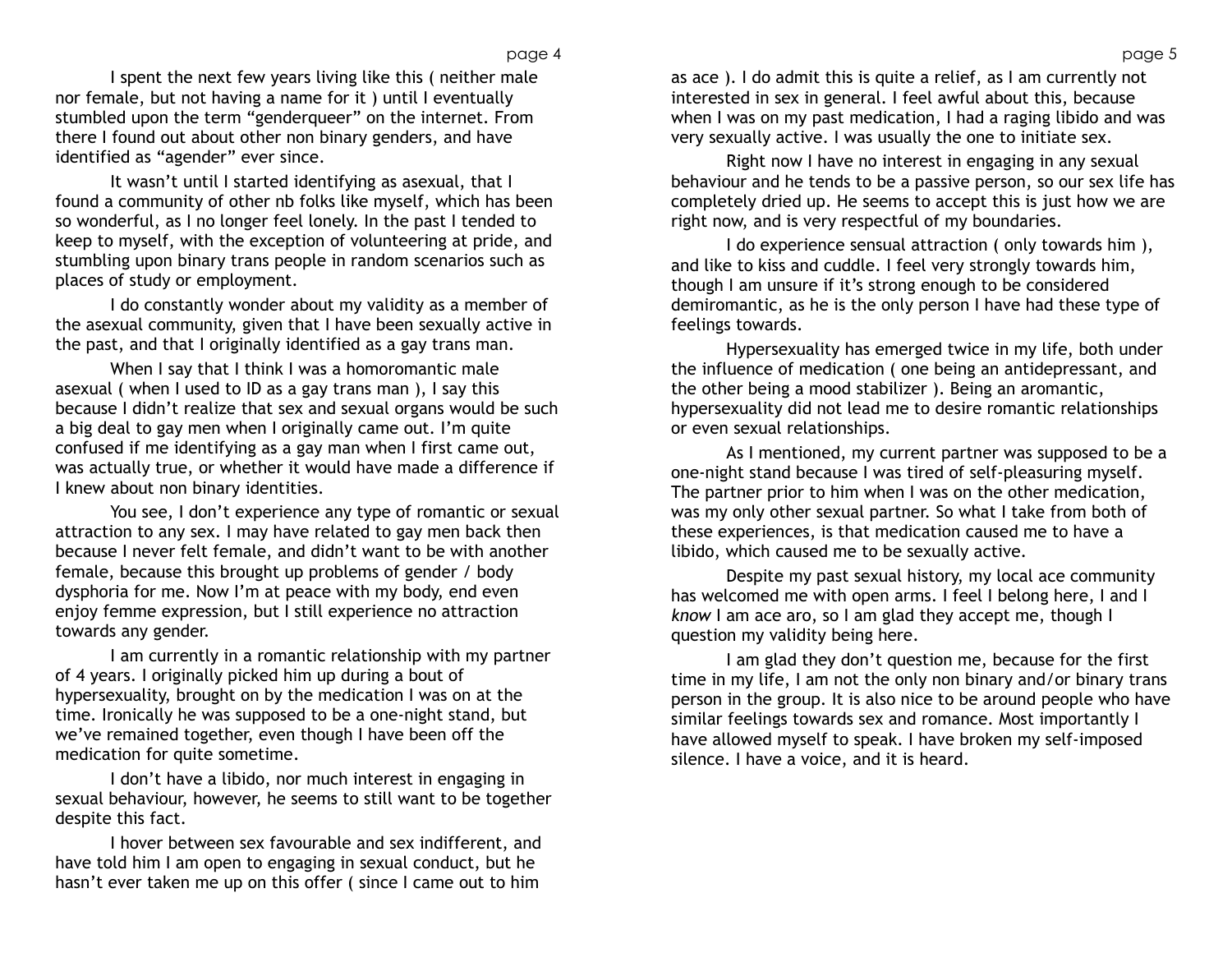**"Fashioning beauty and embodying queerness"**

I have never liked my body. It is a short, brown body that houses reproductive organs I will never use, and that requires maintenance that is inconvenient at best and debilitating at worst. In this body, I have always felt conspicuous and out of place.

I learned very quickly that my body was under constant scrutiny and that people made judgements and assumptions about me based on it.

"Are those kids yours?" strangers would ask my white parents. **My body isn't like the bodies of my parents; it must be wrong.** 

"You should lose weight."

**My body doesn't look like that of a happy & successful person; it must be wrong.**

"But you're a girl!"

**My body doesn't look like a woman's body; it must be wrong.**

"Asexuals don't dress like that."

**I don't look asexual; I look wrong.**

All of these are comments that I have received. I internalised all of them and hated myself for it. I began to truly despise my body because I didn't think it reflected my gender, my desires, or my background. It wasn't a body that was destined to live out the narrative I wanted for myself. Trapped in my body, how was I supposed to access love, friendship, and success?

I grew up wishing I looked like other girls, which is what I thought I was at the time. I wanted long blonde hair, fair skin, and blue eyes. I wanted to be taller, thinner. I wanted to conform to the narrow standards of femininity that seemed so effortless for others.

In hindsight, I don't think I really wanted those things; I just wanted people to stop noticing my body. I didn't want to be "different."

**Sebastian Grace**

*Bio:* Sebastian Grace is a romantic, asexual, transracial adoptee. They are of Chinese descent, but grew up in England. Sebastian now resides in a large North-American city where they are a student and a writer.

cw: body dysphoria; dieting and other body issues; cisentrism; sexual contact; societal racism; mention of abuse page 7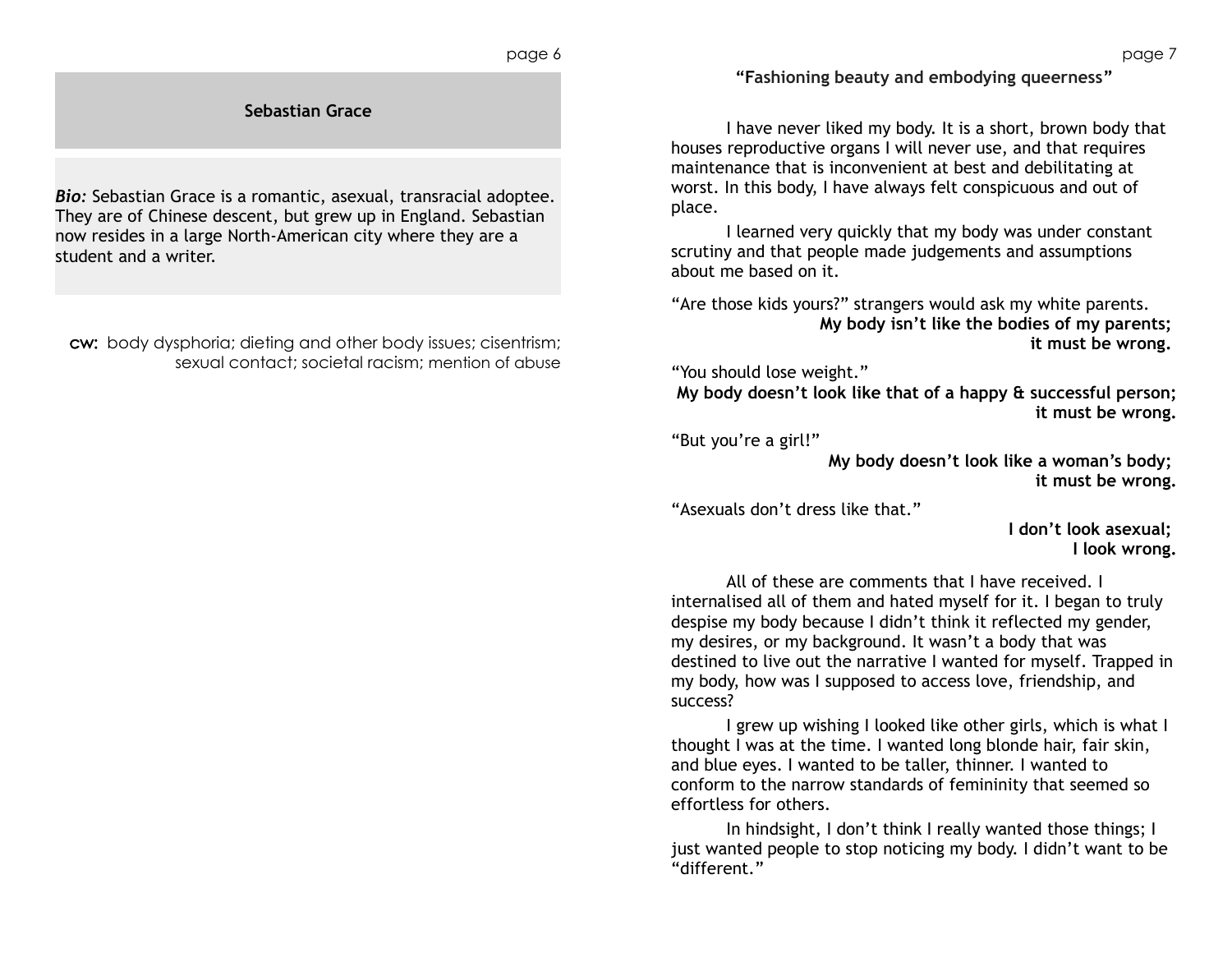When the romantic partners I later had told me that they liked my body, I was shocked. They said that they loved it. They loved it so much they wanted to touch it all over and never let it go. I knew that joining your body with somebody else's was the way to confirm a romantic relationship. I knew that when you had sex, you were supposed to feel elated, beautiful, loved. The things I had been craving my whole life. In pursuit of these goals, I initiated sexual contact.

To say that I was disappointed would be a gross understatement. I was **devastated**. Sex was painful and I couldn't stand being touched, a remnant of the abuse I suffered before I was adopted. I didn't feel wanted or triumphant; I felt dirty and exposed. Of all the times I had ever felt "different," this was the time I felt the most wrong.

I was supposed to enjoy sex. Everyone was, weren't they? Maybe if I had more of it, I'd get used to it. I fell into a routine of sex masquerading as romance, comforting myself with the thought of my partner's appraisal of my body. **At least one of us likes it.** 

I tried to sculpt my body into a masterpiece, choosing clothes that captured the balance of masculinity and femininity that I wanted, and restricting my diet to lose weight. Maybe if I remade my body, I would like it. Maybe I would even be happy.

I failed. I didn't morph into the glamorous creature I hoped to become, even though everyone around me congratulated me for my efforts. According to my bathroom scale, I had lost one fifth of my starting weight, but according to the mirror, there were no changes and I was as undesirable as I was before.

When I look at photographs from that time, I hardly recognise myself. My cheekbones are prominent and my collarbones too. I am pressing my legs together, but my thighs do not touch. My stomach is flat; if anything, it is concave. Yet, I have no memory of ever looking like that. Today, I think, **that is the body I wanted. I was in it, and I didn't know**. Even if I had been able to see what I was, would I have been happy? **I highly doubt it.**

I decided that my body was broken beyond just its appearance and that I might be able to fix it another way. I typed "what does it mean if i dont like sex" into a search engine, and the word "asexuality" appeared.

The term clicked instantly. I knew exactly what it meant without having to read any further. It described me.

After becoming comfortable with the term "asexual," I deepened my research and found the language and concepts that I would later use to articulate my identities and the structures that oppress them. As I reflected on the things that had been said to me about my body over the years and how those had shaped my relationship to it, I felt better. My body felt more like mine now that I understood what it was.

However, it still didn't feel entirely mine. A problem remained: I hadn't reconciled the way that my body looked with my gender, and with the way that society told me it should be. I had learned the term non-binary, and felt that it suited me better than "man" or "woman." Yet, I still didn't claim it.

I searched for "non-binary person" on the Internet and the majority of images that I found were of slender white people with short dyed hair. My heart sank  $-1$  still didn't look like them and I was still wrong.

I went to Pride for the first time, where I saw white people holding signs that read: "this is what a queer looks like," and "out and proud." Those signs told me that queerness is whiteness. I couldn't be queer, thwarted by the wrongness of my body once again.

Even the material I found on asexuality centred the voices of white aces. Interviews, media, personal testimonies: all of them featuring white people. I wondered if there were even asexual people of colour at all.

When I learned that there were asexual people of colour and that there were aces trying to tell their own stories, I became hopeful. I became comfortable with the idea that my body was already divergent: brown, not white; asexual, not desiring sex. Why, then, could it not be an expression of a nonbinary gender?

I finally took up the non-binary label. It fit, in much the same way as "asexual" had done before. Non-binary, outside of "male" and "female." I realised that no matter how I tried, I could never attain the white, cisgender standard of beauty. For once, the thought did not upset me; it empowered me. It was never possible, so why keep trying?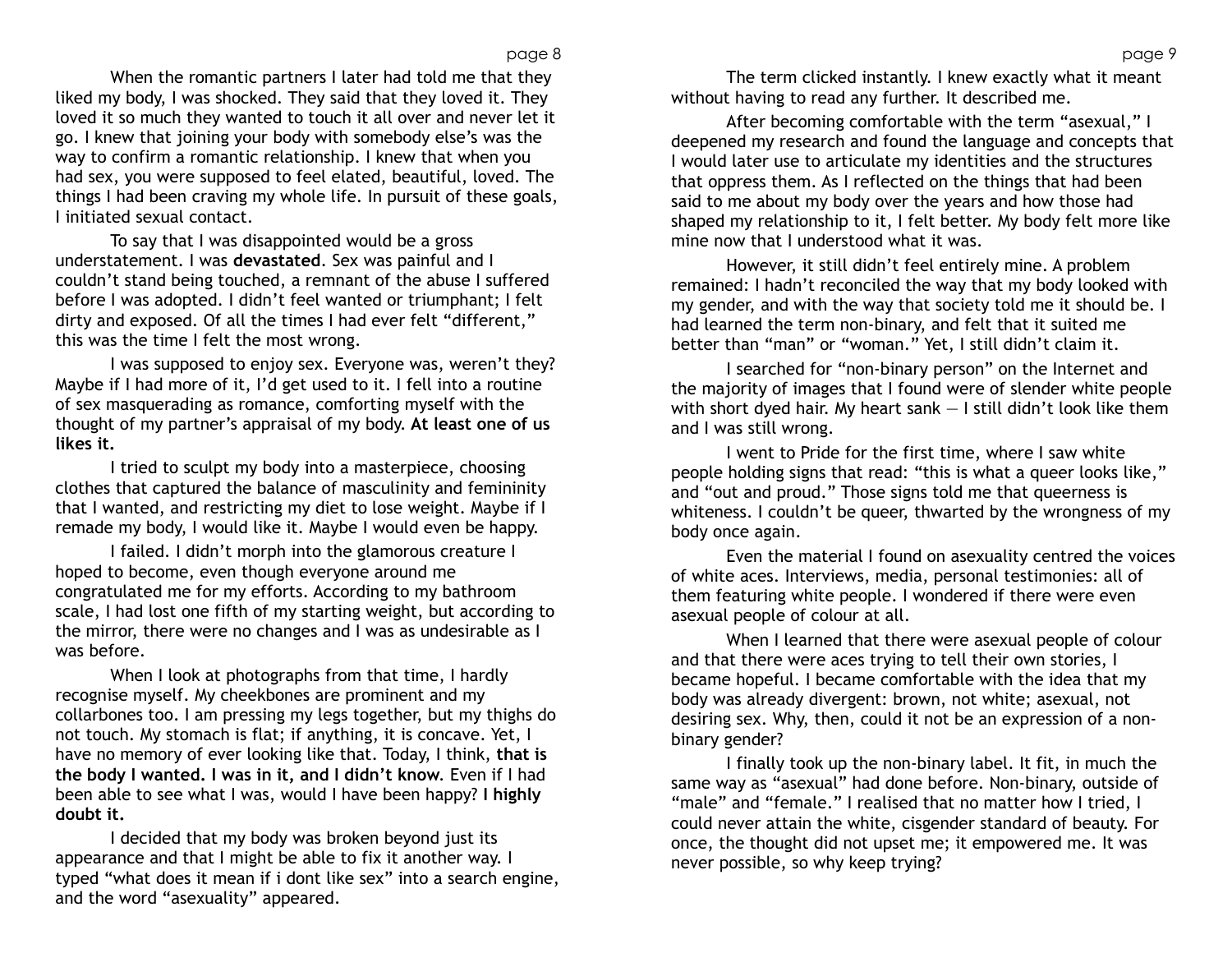I tried a new way of reshaping my body. I tried out different styles, I cut my hair, I bought a binder. I diverted my attention away from my weight and focused on other aspects of my appearance. I fashioned my own beauty.

I still don't like my body. It remains a nuisance and does not behave the way I would like it to. However, I better understand that space that my body occupies in the world and how that space shapes my ideas and desires, the goals I once held ( and sometimes still hold ) for it. My body contains things I don't want or need, but it also contains the source of my life. It allows me to feel pleasure and pain. It allows me to interact with the world around me. It is capable of more wonders than I can appreciate.

I don't now if I will ever like my body. There are good days and bad days, but I have learned to respect it and to try to take care of it, as it takes care of me. Most importantly, I have accepted its wrongness. It's not really wrong; society is wrong. My body is not wrong  $-$  it is queer. Odd, strange, unconventional. **Queer**.

# **gemini**

# *Bio:*

Ace, aromantic spectrum, white, adult, non-cis ( a )gendercomplicated but does not experience transmisogyny

cw: discussion of body dysphoria, body parts & sexualisation

### Editor's Note— Additional Definitions

Multiple system: more than one entity or consciousness sharing one body— very broad term: multiple systems are diverse.

Median system: more than one entity or distinct facets / parts of an entity in one body— very broad term: median systems are diverse.

Singlet: someone who has one consciousness in one body— might have different aspects of self, but they're not really distinct or literal ( i.e., a single is someone who is not multiple, median, plural, etc. )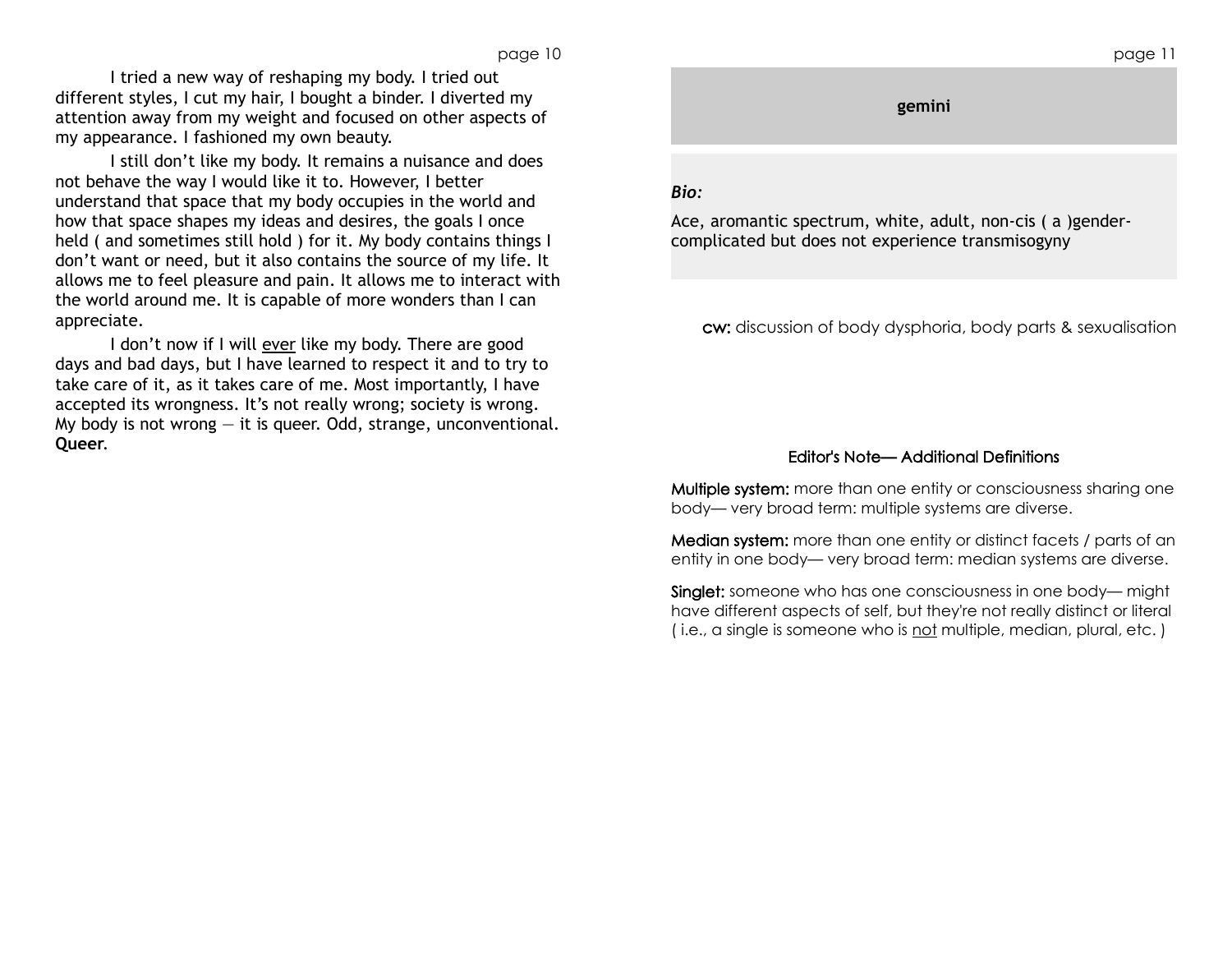## **"Median-Modes & Gender( s )"**

I have two modes of being. I have for as long as I can remember. It wasn't something I ever talked about, or ever thought I could talk about. And it wasn't really something that anyone ever noticed, except maybe joking about how the whole gemini twin / duality thing suited me. My best friend in high school never really suspected, but she kind of picked up on something. She liked me better one way than the other.

I've had some body dysphoria since puberty, but I sort of chalked that up to being uncomfortable with people sexualizing my body and to society sexualizing breasts specifically... It wasn't until I was out of high school ( and had discovered asexuality ) that gender stuff caught up with me. I found the language to help me navigate that in the ace community and I sorted out an identity somewhere under the agender umbrella.

By that point, I had also come to think of my two modes as a gender thing. As in, I'm a little bit bigender, and the two genders have nothing to do with either the M or the F.

But it was important that the bigender-mode thing was never in conflict with the agender / non-gender thing. It was kind of like my gender ( non )identity and my somewhat bigender modes were just on different dimensions. I don't know how I feel about that now.

I'm close with a multiple system ( also ace, among other things ) who has talked to me about multiplicity. ( And it's not always an outcome of trauma. )

I was initially uncomfortable when tem suggested I might be a median system, like tem was reading tem's experience into mine. I felt like I wouldn't have any right to claim that experience even if it did fit because I'm so "passable" as... well, not as "normal" ( for other reasons ), but at least as a singlet.

I'm still struggling to understand what a "median system" really means. But the more time passes, the more it seems to fit. For me, there's a pretty profound change with particular patterns of how parts of me group together. From what I can tell, it goes beyond how everyone has many parts and facets.

A while back we were reading together through a really long list of gender identities on some website.

It stuck us how so many of the gender labels seemed to express general experiences of transness and body dysphoria... while at the same time going out of their way to avoid naming that. ( It was striking to us because we are ourselves, tem and I, living various trans experiences. )

There were some other obscure gender labels that I kind of identified with on a metaphorical level... they weren't words that I would ever want to use for myself because I don't have those specific experiences. But I could understand how those abstract experiences could make sense as genders. Those were the same labels that struck my conversation partner( s ) as being about experiences of multiplicity. That was uncomfortable, but it started a conversation and got me thinking.

I'm not a different person as time goes by, but I am a person differently... It's not that **I** [ subject ] am different, but that I **am** [ verb ] differently. If you metaphor-shift that from a "how" onto "where", it's kind of like a body of water moving via the tide.

In my different modes, I think differently; I understand differently; I react differently; and I communicate differently. I have different strengths and I have different access to my own skills. Everything is always there, but has different relationships to me-as-subject. And that matters to how I interact with people and do relationships. ( It matters to other more practical things too, like how my epic nosebleeds happen only in one mode... but that's another story. )

When I look back over my life, I've mostly started friendships when I was in one mode, and then really gotten close with those people in the other mode. Other things shift between the modes too. For example, one mode is completely aromantic and pretty romance-repulsed, and the other is greyromantic and kind of into the idea of romance ( though really not into actually dating or doing romantic relationships ).

When I think about that, it doesn't mesh well with how people talk about sexual orientations as stable, and the way they were born. People talk about "flux" but that doesn't express what I mean either. For example, when I've seen people describe being aroflux, I can't really relate. My experience doesn't fluctuate, **I** do. And I don't know if other people feel that way in the great big ace-verse.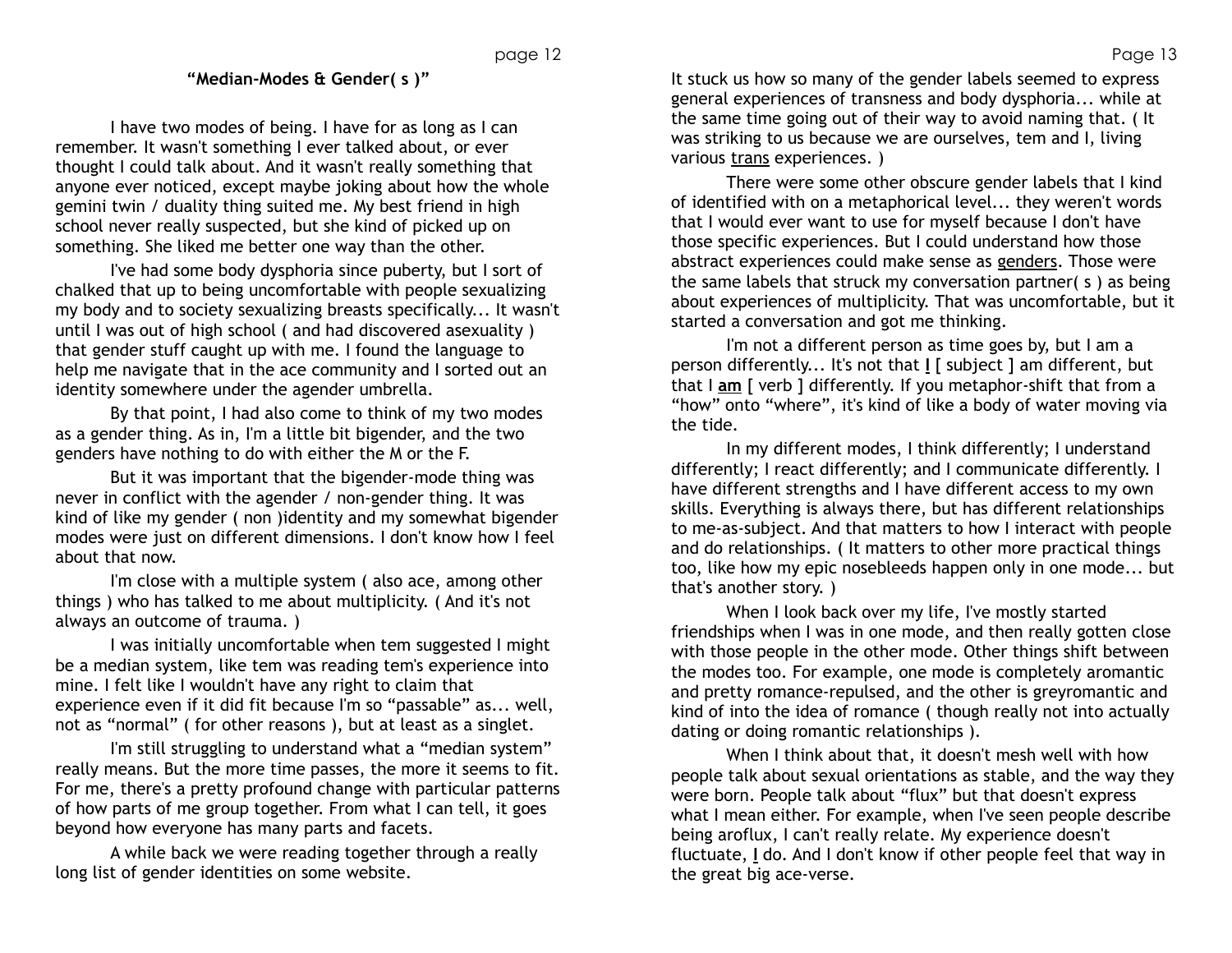I know there are informal networks of ace ( and aro ) multiple / median / plural systems. I don't know where to find them and I wouldn't if I could because I don't feel like I belong there. I don't feel like I belong anywhere because I'm just not sure where my experience belongs.

What I do know is that aceness helped me come to trans / gender stuff, and gender stuff helped me come to median stuff ( and from what I can tell historically, multiplicity stuff and trans stuff have a longstanding connection ). And all that matters to how I do relationships.

I don't have the language to talk about any of that, but it's a thing I need to talk about. Maybe other people do too. Relationships are complicated when how I am me cycles over time. I've never really been able to talk about that. Maybe now I can.

# page 15 **Annie** *Bio:*

I'm a white panromantic asexual cis girl in my early 20s.

cw: emotional mistreatment, self-effacement & self-hatred

What I'm trying to bring up in this piece is the way aromantic discourse can interact harmfully with misogyny if it's understood in a limited or distorted way. Women are often taught to devalue our own needs and desires in intimate relationships and to accept devaluation from our partners, and the discourse about deconstructing amatonormativity can be misused to disguise or legitimize that.

\*\*\*\*\*\*\*\*\*\*\*\*\*\*\*\*\*\*\*\*

\*\*\*\*\*\*\*\*\*\*\*\*\*\*\*\*\*\*\*\*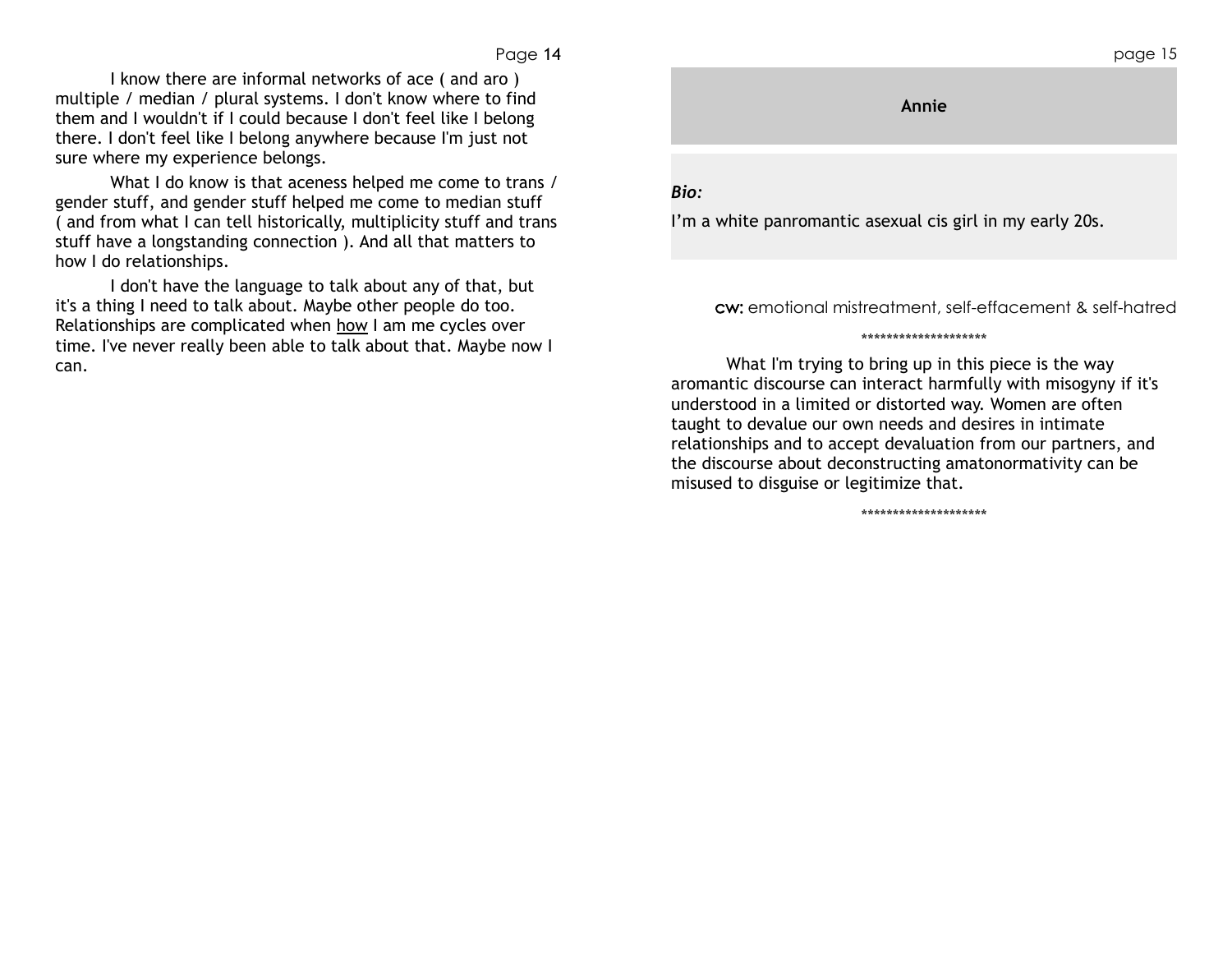**"Instructions on using a good idea to destroy yourself"** ( For best results, be a girl. )

First of all, learn that dominant narratives about romance limit and impoverish your perception of your relationships, and that you can become a more free and accepting person by decentering romance in your life. This is the good idea.

--

Second, fall in love with someone who is aromantic.

When they say they still want to be with you, believe them. Tell yourself you believe them. Command yourself to believe them.

Tell yourself they still love you, in their own way. Tell yourself they love you. Tell yourself they love you. Tell yourself they don't have to say so. Tell yourself it's wrong, to need them to say so.

--

Perceive all of your desires in that relationship as "romantic," because that's how they feel to you. Wanting to talk to them is romantic. Wanting to see them is romantic. Even the smallest things you want from them are a product of amatonormativity. You want them to be "romantic" with you. You're not supposed to want that. You're not supposed to ask for it.

Ignore every signal that you've missed the point. Ignore every signal that you've got the whole thing backwards. Twist that first lesson around until it's ugly and cruel, and totally unrecognizable. There. That's more like what you're used to.

--

Try to stop wanting things.

Don't scream.

Tell yourself you are proud of how far you've come. Tell yourself this is an act of acceptance. Tell yourself this is an act of love.

Want things. Want things until you're ready to scream.

--

--

--

Avoid reading aromantic discourse. You don't want to be reminded how wrong and narrow-minded your feelings are.

Avoid reading aromantic discourse. You know that's not what you'll see. You know that this is not what it's supposed to feel like. You know that this was not what that first lesson meant. You don't want to be reminded of that either.

Keep getting it wrong. Get it wrong on purpose. Shred the ideas to pieces and tape them back together, crumpled and full of holes. This way you can use them to justify someone treating you like you don't matter. This way you can use them to stay.

You have to believe that this would work if you tried hard enough. This is all your fault. You have to believe that.

--

Ask if they still want this, if they still want you to stay. Ask if you are just an obligation for them. An annoyance. A chore. Act like you understand when they say yes to both.

Remember that they want you to stay. Remember that they are glad you are staying. They have thanked you for staying. It would hurt them so much if you left. Cling to that.

--

Try not to notice that they only like the "staying" as long as you don't ask for anything. Try not to notice that they like you best when you keep quiet and leave them alone.

Try not to notice that your absence and silence is more valuable to them than you are. Try not to notice that the only thing they seem to like about you is that you're *theirs.* 

When you notice anyway, tell yourself it's normal. Tell yourself you can be small enough for them. Tell yourself it doesn't hurt. Or at least, tell yourself it shouldn't.

Tell yourself to be "open-minded." Tell yourself to be "patient." Tell yourself to be "accepting."

Never say the words "chill girlfriend." Never say the word "clingy." Never say the word "crazy." Just feel them skulk in your stomach and stick in your throat.

--

--

Want to leave. Hate yourself for it. Want to stay. Hate yourself for it.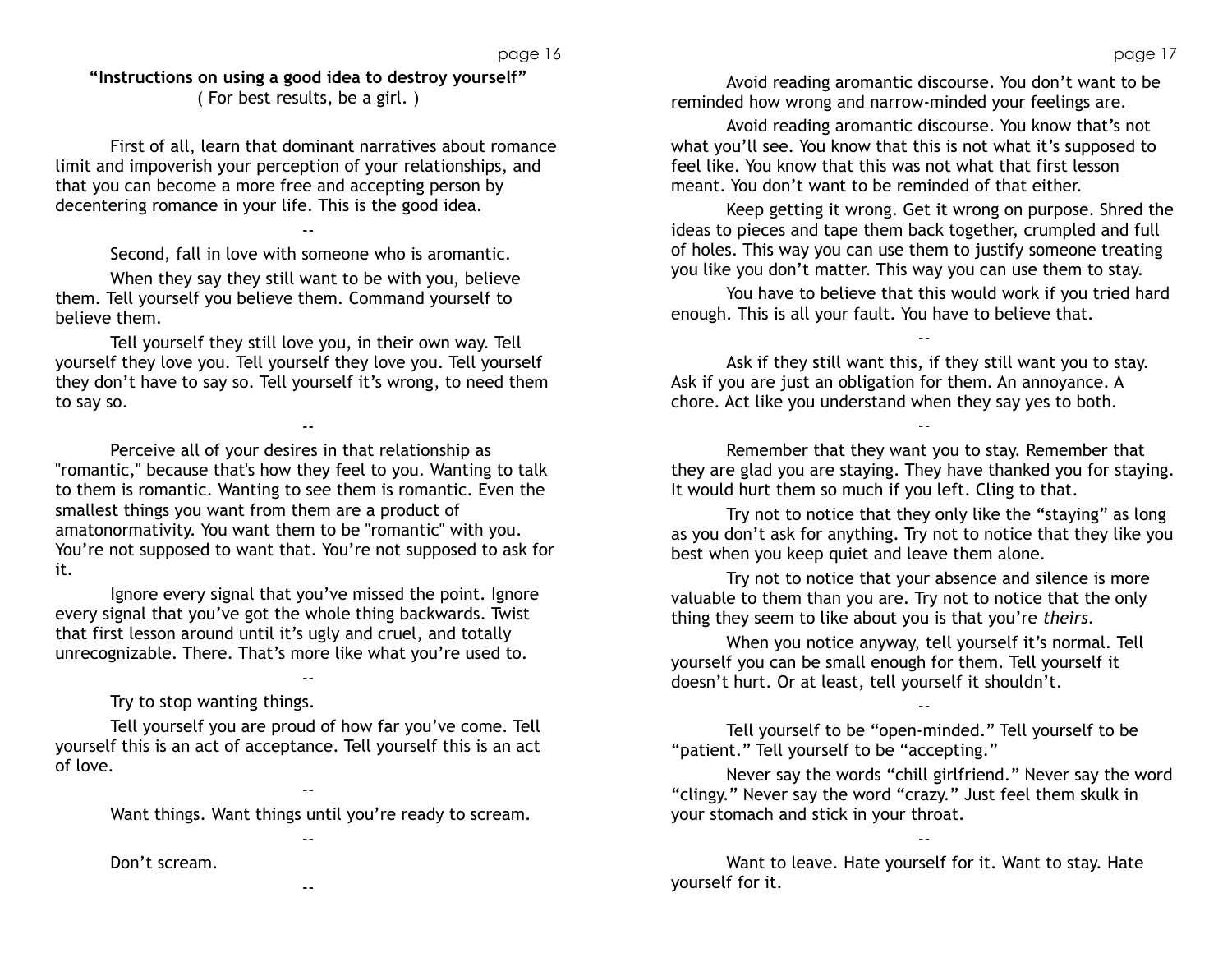Feel neglected and ignored. Feel desperate. Feel hurt. Hate yourself for it.

--

# Feel angry.

Hate yourself for it. Hate yourself for it. Hate yourself for it.

--

|           | rugu i |
|-----------|--------|
|           |        |
|           |        |
|           |        |
| <b>KK</b> |        |
|           |        |
|           |        |
|           |        |
|           |        |

# *Bio:*

KK is a little ace autistic chick from down under who's survived a whole number of things. She's of Southeast Asian blood and has a love of literature, history, science and social justice. She hopes to be an activist and novelist when she is older. Her Tumblr username is kk-gunner.

cw: detailed emotional description of child on child sexual abuse & discussion of child abuse; discussion of bullying, suicide & traumatic ableism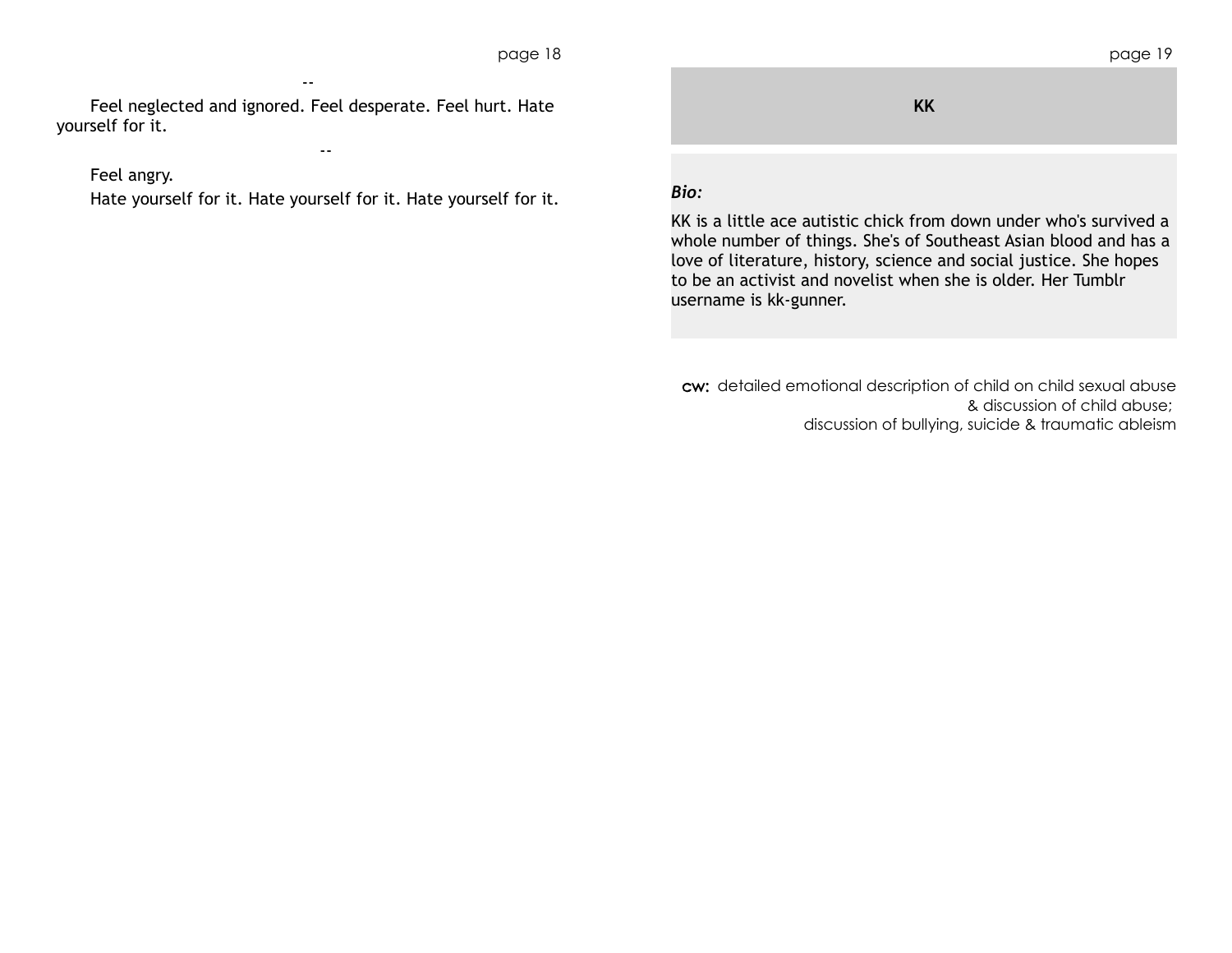# **"A Letter to Miles Edgeworth"**

Oh, Miles Edgeworth. How have I longed to be like you. How have I wanted your endurance and unwavering resolve, your ability to stand under pressure, your strength in virtue. How I wished to be you.

Miles Edgeworth is a character from the game series Ace Attorney. He's a prosecutor of questionable morality stemming from his own traumatic past, but ultimately changes and becomes one of the fandom's most loved heroes.

And what does this have to do with aromanticism, asexuality, sexual abuse, autism and me? Simple. Aromanticism, asexuality, sexual abuse and autism are part of me. And I relate to Miles Edgeworth. I see myself reflected in him. He was crushed under the weight of grief, trauma and guilt for things he never did, just as I was. He didn't begin as a man of stellar virtue but developed, just as I hope to. I headcanon him to be ace and aro and with autism, and depression and PTSD in the first few games, just as I am also ace, aro on the spectrum and once had depression and generalised anxiety.

But most of all I loved him for his resilience, how his determination never withers, and how I wished, almost prayed to be like him, and how I realised I already was.

It's complicated. Oh, you wanna hear my tell that tale? Alright, you are received.

---

My story spans long across the 14, nearly 15 years I've been alive, but I'll start at the point I'm 6 years old. At this point, I'm being abused by my parents but considerably milder than I was before and after this age, and I began to be bullied. You see, I'm autistic. Undiagnosed of course, being a girl, but it doesn't change the fact I am; I'm sure of it. And as autistic people are infamous for their social unawareness, I had a hard time making friends, but, unlike the stereotype of us being uninterested in people, I really wanted to.

I don't know what compelled me tell them. Maybe I thought that friends were people you shared secrets with so if I told everyone a secret then they'd all be friends with me. Funny the way an autistic mind works ( or any 6 year old's, at all, really ).

It wasn't really true, I didn't really have a crush on this boy. I couldn't even see myself having a crush, even as an adult, but after years of growing up on TV shows where everybody was happily coupled off, I didn't wanna appear odd. So I told the entire class I "loved" a boy.

What followed next was taunting and ostracisation that lasted until my graduation, all for a single sentence I uttered as a first grader. Between getting beat-up at school and beat-up at home, I was ready to off myself by the time I was 11. But wait, it gets better! ( I'm being sarcastic, if you don't realise. ) Another gentleman had to step in and sexually abuse me to add some more trauma to my already long list of them!

I still have trouble calling it abuse to this day. After all, he was another child; same age as me too. Maybe he was doing to me what had been done to him. Either way, it doesn't change the fact he did something and it hurt. Every week at my Sunday tuition, I had to sit next to an absolute asshole who did everything he could to tear me down.

Drawing was my escape from the horrors of my own mind, and he'd rummage through my books and tell me how terrible my art skills were, all under the guise of reasonable criticism. ( Thank god he never found my writing. That was the only thing keeping me from suicide after he took my art from me. )

But it was when other kids went out for break that things got really bad. He'd get me against the wall or against the table or trapped between some shelves and feel me up. Usually he just groped my waist and breasts a few times and them left. He started to get more bold, though. It would be my buttocks. He tried to, okay, if you're queasy you might wanna to stop reading, but he tried to rub my clit through my clothing. He would chase me to remote areas of the playground just to mess with me.

I told my parents and they said I had it coming. I told my friends at school and they didn't react, or they got angry when I expressed sadness or any sign of trauma. I swear I did everything I could to avoid him. I wore a skirt that went past my knees, one that went past my ankles, I wore skinny jeans, loose trousers, pointy shoes to kick him with, school shoes when I thought high heels turned him on or something, then I ran out of ideas and felt completely helpless but simultaneously at fault for what he did.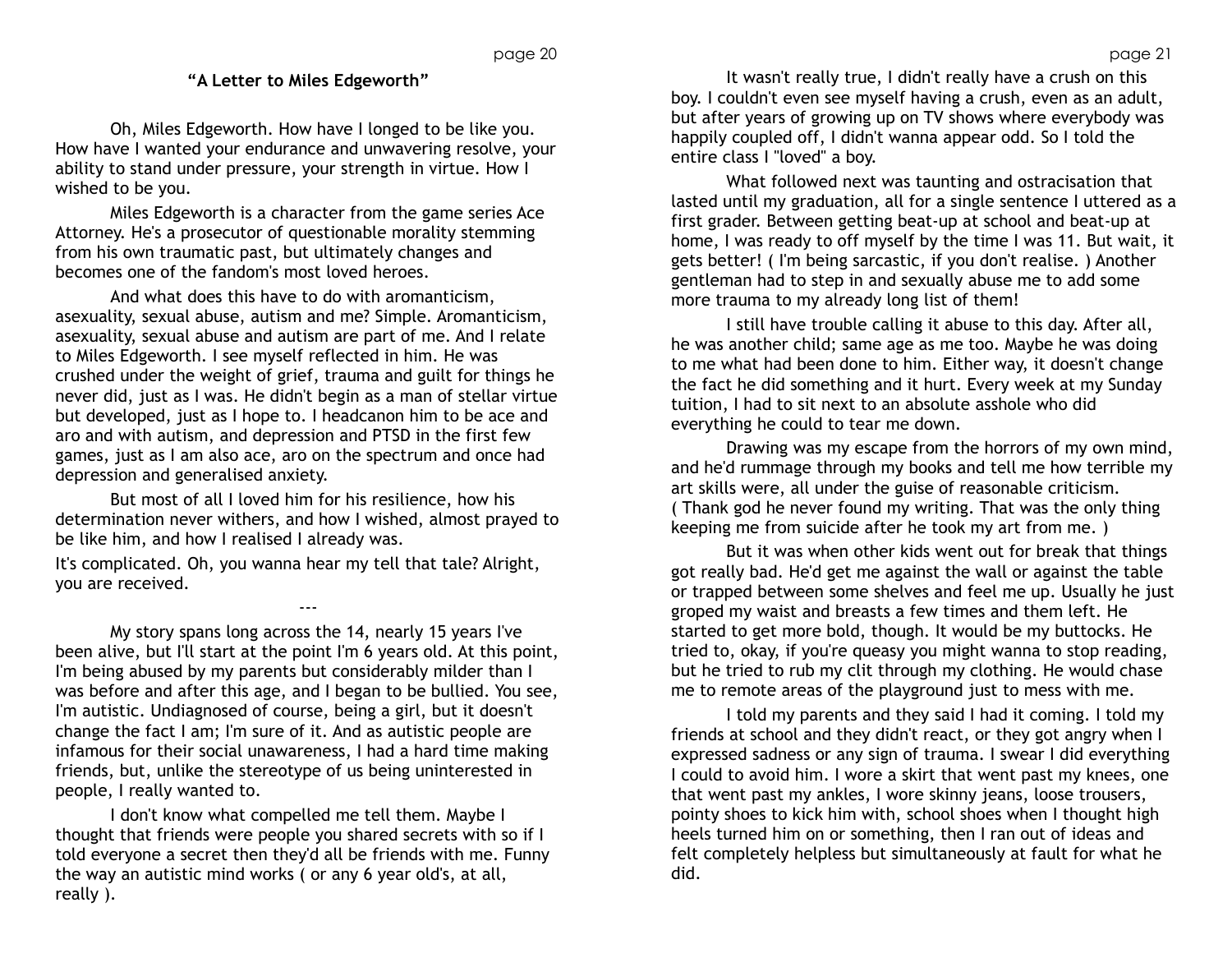I would've left the classroom at break like any other kid but if I did, he'd steal my possessions and I'd never get them back. The few times I went out, he chased me around the playground as I described. And one time he hid my pencilcase and somehow "forgot" where he put it. ( I got a horrific lecture from my parents that night, because by their logic I am responsible for everything, ever. )

This went on, along with the bullying from school until I finished Year 6. I remember the blessed day of the farewell party, half-dazed from drinking too much cola and from the dancing, the lights and the loud music wondering if that was what it was like to be drunk, feeling absolutely nothing about leaving my primary school life behind me. Absolutely nothing. I got a huge stomachache and headache the next day, and wondered if that was what it was like to have a hangover.

I have to consciously remind myself that I'm not making it up or overexaggering, but even if I trust myself I still wonder how others in my community will take it.

---

---

In the stretch between primary school and high school ( in Australia, that's grades 7-12 ), I met a man who became my confidante and most trusted friend. I told him everything, far more than I've told you. And he told me I was incredible, a genius, someone even superior to him. This baffled me; as far as I was concerned I was an ordinary girl.

I reinvented myself during seventh and eighth grade with the new friends and new confidence I had found. I burnt myself out socialising, making speeches, winning debates, and trying to find things to say about everything. I found Ace Attorney in this time, and I fell in love with Miles Edgeworth.

I now let myself be restrained, saving my words for when I really need it. I like to observe the social manners of others then to participate in them myself, and see how silly yet fascinating they are. I let the vaguely British accent and complex vocabulary I've been suppressing for years show. I keep a calm or slightly amused expression on my face, braid my wild hair into two pigtails and don my glasses. I am a flame; I must not use my fuel up too quickly.

This year, my tuition takes place in the class where I was assaulted every week. The furniture was rearranged and the deco changed, so it wasn't that bad. Sitting there, I've decided I would hate it if anyone, especially a man, touched me like he did. I won't want anyone to give my loving words, nor would I return them. I simply didn't see people in that way and had no desire for sex or romance. Perhaps this is caused by my trauma, but I argue it's still perfectly legitimate.

The situation with my parents got worse. I had to fight for the glasses I don. I'm still fighting for an asthma puffer, treatment for anaemia, and the right to exist without physical or emotional pain. When I asked my mother what she'd do if I wasn't straight, she said she'd send me to conversion therapy. When I told her I was never getting married, she took away my clothes and makeup because I didn't need to look pretty for boys anyway. And through this, I thought of Miles Edgeworth, and how he didn't seem to want sex or romance( maybe except from Phoenix Wright ) but still dressed pretty for some reason.

In the most recent incident of abuse, my mother told me I was stubborn and that I'd never amount to anything because I didn't obey her. I had learnt to shield myself against her a long time ago. I told myself that my stubbornness was the reason I strived to learn so much and became a models student, and that she was trying to break me by having my obedience. And then I had a glorious realisation.

I don't need to be more like Miles Edgeworth, I'm already like him. What my mother calls stubbornness is my endurance. She has tried to break my will since I was a mere infant to my current time as a budding adolescent, and has never succeeded. She's even told me to kill myself during the peak of my suicidality when I was 11, but some part of me said "No."

This voice inside of me telling me that she's wrong is my endurance; it quells my panic to a slight unease and turns me to observation and problem solving. It is the feeling I have as I face my mother, as Edgeworth awakes from a nightmare of his father's death, as a hero stares down the eyes of a wicked dragon. It is the feeling I'll have as I run far, far away in a few year's time.

---

From my confidante when I told him of this realisation: "Indeed. You are stronger than you realise."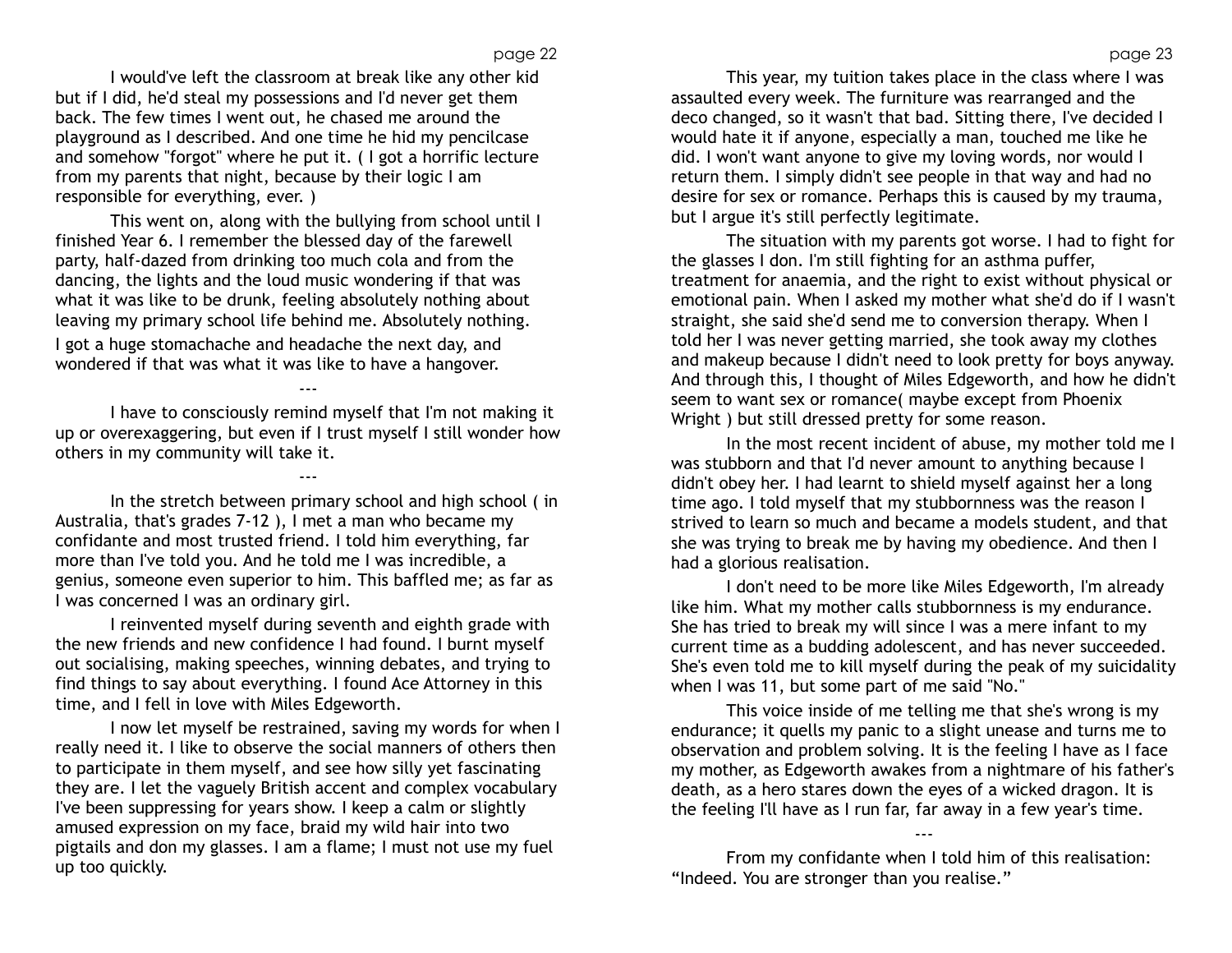**Laura**

### *Bio:*

I'm a 42 year old white cis woman, a convert to Islam, and an aromantic, sex-averse asexual. I have never had a romantic or sexual relationship and do not plan to. I reflect a lot on the costs of that choice and the alternatives. I have an asexuality-focused blog on Tumblr and recently served as a monthly columnist for a Muslim relationships site.

cw: discussions of coerced sex & domestic violence and systems that give religious sanction to these actions **"Coercion, violence, and queerness in the context of Islamic orthodoxy"**

I have never experienced coerced sex or any other form of sexual or domestic violence. I chose the path of isolation 22 years ago and have strenuously avoided any kind of relationship, especially with cis men, where there might be any pressure on me to provide sex.

Since discovering online asexual communities three years ago, and especially since beginning to write about Islamic orthodoxy from an asexual perspective in the last year and a half, I have thought a lot about the likelihood I would have experienced one of those forms of violence had I chosen to marry.

When I claimed queerness for myself in March 2014 [1], it was not on the basis of same-sex attraction, although I am exclusively emotionally attracted to other women. Rather, it was on the basis of my rejection of sex with men and the way that Islamic orthodoxy marks me as deviant because of that [2].

Living in a context of Islamic orthodoxy as a woman who rejects sex with men means being marginalized, isolated, and excluded from communities when I choose to reject marriage, or facing the potential of entrapment, coercion, and even violence if I marry. Traditional Islam offers no third choice.

Starting around 800 CE ( about 150 years after the establishment of Islam as a religion ), Islamic legal scholars began to construct marriage as a contract for exclusive sexual access to a woman. Her sexual availability at nearly all times became a necessary condition for the validity of the marriage[3].

Framing marriage in this way allowed these scholars to justify the husband's control of his wife's ability to leave the house and even her voluntary religious observance. If she engaged in these activities without his permission, traditional Islamic law deemed her disobedient and subject to punishment.

The Quran itself grants husbands the right to take disciplinary action against wives they consider to be "recalcitrant" [4]. Disciplinary action can include verbal admonishment, separation from the marital bed, and hitting.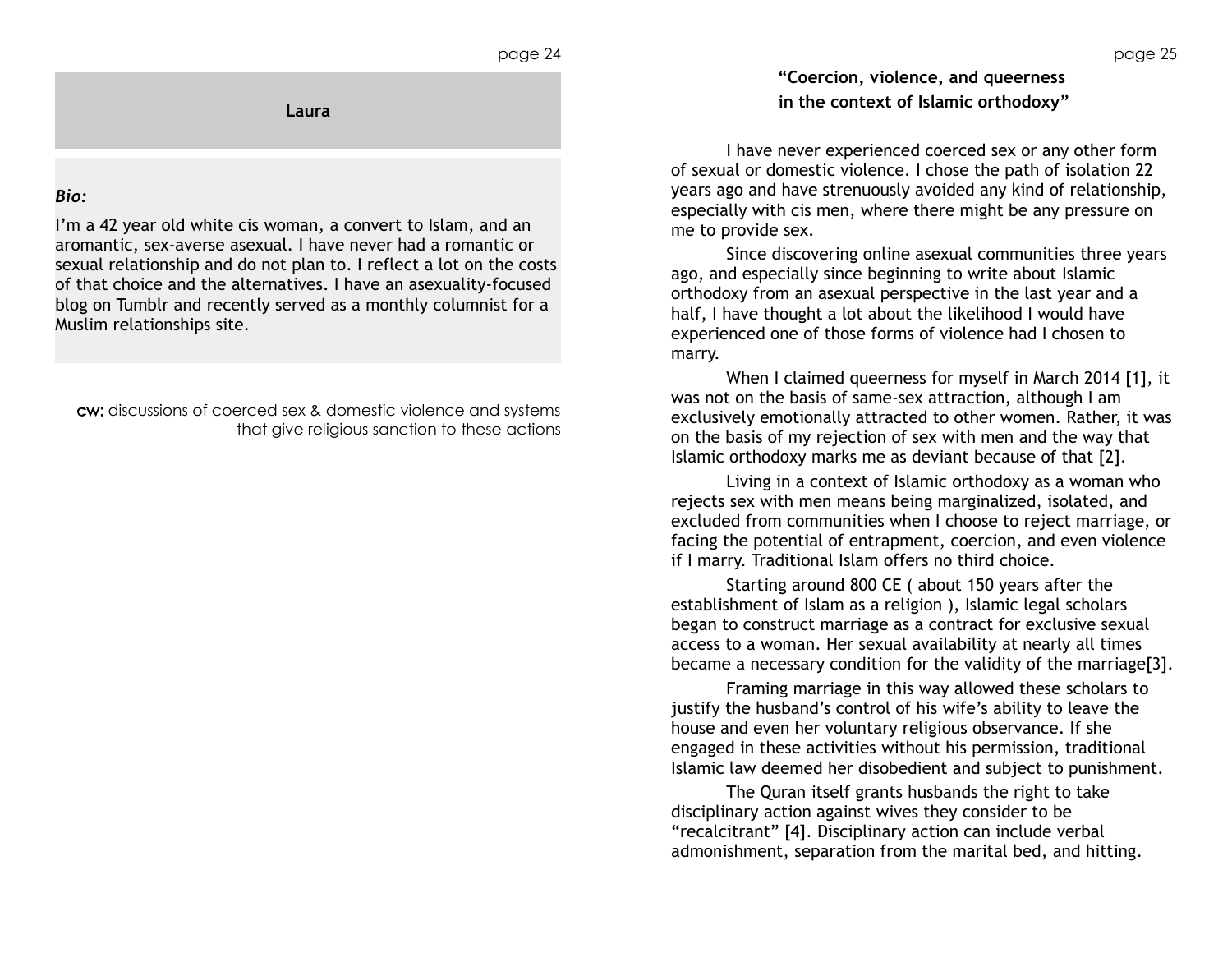Islamic feminists and other progressive Muslim scholars today have argued that the normative example of the Prophet Muhammad, who never hit a woman, should be taken as the definitive interpretation of the Quran.

However, the consensus of the traditional scholars is that hitting is allowed and that a wife's refusal of sex constitutes recalcitrance and thus is worthy of punishment.

In addition to the options of verbal admonishment, separation from the marital bed, and hitting, traditional legal scholars also allowed a husband to cut off the financial maintenance (housing, food, and clothing) that he is otherwise legally required to provide to his wife. ( This financial coercion has no basis in the Quran. )

On top of all of this, the traditional legal scholars placed significant limits on a wife's ability to seek divorce when she feels she cannot fulfill the role expected of her, or in cases of the husband's mistreatment [5].

Taken together, these rules create a regimen where an asexual woman would have little to no ability to construct a celibate marriage and where she can be subject to measures of entrapment, coercive control, and even physical violence if her husband deems her asexuality a form of "recalcitrance".

The stories of Sawda bint Zam'a and Rabi'a bint Isma'il[6], two potentially asexual women from early Muslim history, illustrate the vulnerability of the asexual wife and her dependence on her husband's willingness to refrain from using his patriarchal authority against her.

Both Sawda and Rabi'a sought to avoid sex with their husbands. Sawda's husband (the Prophet Muhammad) accepted this and sought to fulfill his sexual needs through polygamous marriages with other women. Rabi'a's husband, by contrast, persistently sought to coerce her into sex despite having initially agreed not to.

My own decision not to marry is based primarily on the fact that I think I'm much more likely to end up in Rabi'a's situation than in Sawda's. I just don't trust most men when they have that much power over me. The extremity of my vulnerability in an orthodox Muslim marriage gone bad scares me.

I want to be able to talk about these issues in Muslim spaces and add to the growing Islamic feminist dialogue [7] on domestic violence and the legal tradition.

I also want to be able to talk about coerced sex and domestic violence as asexual issues and as **queer issues**.

The topic of whether asexual individuals can or should use the label "queer" for themselves is one that come up in recent years in some online spaces such as Tumblr [8]. I believe this debate is based on overly narrow definitions of what it means to be queer.

When we understand queerness solely as the experience of same-sex desire, asexuality is not queer in and of itself. But if we consider queerness to include the absence of cross-sex desire and the failure to adhere to the norm of heterosexual behavior, then we open up the possibility for asexuality to be queer on its own terms.

And when we recognize my experience as an asexual woman who rejects sex with men as queer, then we must also recognize that some queer experiences are distinctly gendered. In Islamic orthodoxy, asexual men would face few of the issues I have described here, because of the patriarchal authority that this orthodoxy grants to men.

Much of the discourse about queerness that I have seen in these online debates seems to be rooted in the experiences of men ( specifically of gay men ) and I do not believe it sufficiently takes into account the distinctive issues that queer women may face.

That I am not only asexual but socially classed as a woman under patriarchy matters to how I understand my queerness. That I could face coerced sex and domestic violence because of my queerness matters. I want a discourse that acknowledges that.

Without such acknowledgment, I feel erased and silenced, unable to articulate my experiences in a language that others recognize. That I am not straight has had a profound effect on my life and I need to be able to talk about that.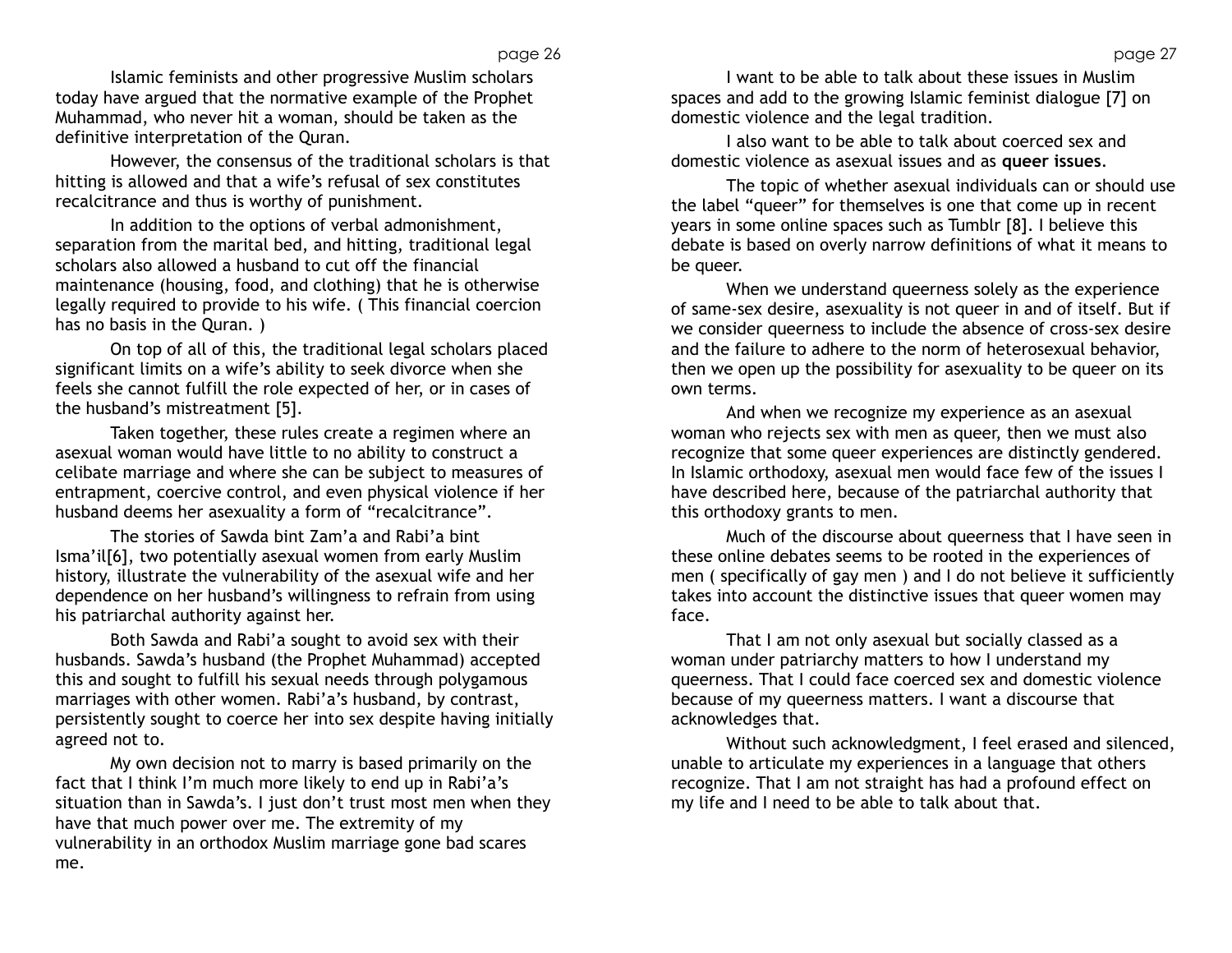# **Footnotes**

# $[1]$

[https://asexualagenda.wordpress.com/2014/05/02/asexuality](https://asexualagenda.wordpress.com/2014/05/02/asexuality-islam-and-queerness/)[islam-and-queerness/](https://asexualagenda.wordpress.com/2014/05/02/asexuality-islam-and-queerness/)

[2] [http://loveinshallah.com/2015/09/09/im-queer-grappling](http://loveinshallah.com/2015/09/09/im-queer-grappling-with-orthodoxy-as-an-asexual-muslim-woman/)[with-orthodoxy-as-an-asexual-muslim-woman/](http://loveinshallah.com/2015/09/09/im-queer-grappling-with-orthodoxy-as-an-asexual-muslim-woman/)

[3] [http://ace-muslim.tumblr.com/post/93892421366/my-no-is](http://ace-muslim.tumblr.com/post/93892421366/my-no-is-not-a-passive-yes-patriarchy-and-the)[not-a-passive-yes-patriarchy-and-the](http://ace-muslim.tumblr.com/post/93892421366/my-no-is-not-a-passive-yes-patriarchy-and-the)

[4]<http://quran.com/4/34>

[5] [http://ace-muslim.tumblr.com/post/86904762317/islam](http://ace-muslim.tumblr.com/post/86904762317/islam-patriarchy-and-the-recalcitrant-asexual)[patriarchy-and-the-recalcitrant-asexual](http://ace-muslim.tumblr.com/post/86904762317/islam-patriarchy-and-the-recalcitrant-asexual)

[6]<http://ace-muslim.tumblr.com/post/123560285666>[/](http://ace-muslim.tumblr.com/post/123560285666/potentially-asexual-women-in-early-muslim-history)  [potentially-asexual-women-in-early-muslim-history](http://ace-muslim.tumblr.com/post/123560285666/potentially-asexual-women-in-early-muslim-history)

[7]<http://amzn.com/0199640165>

[8] [https://asexualagenda.wordpress.com/2014/05/23/why-i-no](https://asexualagenda.wordpress.com/2014/05/23/why-i-no-longer-engage-the-are-aces-queer-question/)[longer-engage-the-are-aces-queer-question/](https://asexualagenda.wordpress.com/2014/05/23/why-i-no-longer-engage-the-are-aces-queer-question/)

**Demiandproud**

# *Bio:*

Greetings reader, well-met. I am a twenty-something demisexual, Christian Dutchwoman, who's still figuring out the intricacies of non-sexual attraction, romantic orientations and the plethora of identities possible in the asexual community. And y'know, words. I hope I've made this piece as widely applicable as possible, but a clear bias remains in the object / subject's perceived gender and religion, female and Christian, because those factor heavily into how body image and sexual objectification work.

cw: sexual objectification & expectations, street harassment, body image & weight issues, sexual contact

#### \*\*\*\*\*\*\*\*\*\*\*\*\*\*\*\*\*\*\*\*

Demisexuals cannot really comprehend sexual objectification, it's one of the features that puts us on the asexual spectrum. It's often expressed in the asexual and demisexual forums and testimonials as "Sex scenes in movies or books are boring" and "I think people are beautiful, but I don't get why that makes them attractive" and "I don't really understand flirting or why people approach me"...

Many times we've said "When other girls/boys started talking about kissing/dating/sex, I didn't really understand." We need to know a person and then, maybe, maybe they might become sexually attractive, but they remain a person first and foremost.

...that estranges us from our social group. What diminishes and endangers us is when our own bodies become objects, sexual context or not. Sexual harassment, objectification and body image can be larger issues for us because we've been taught to feel all of the insecurities, but we won't see others in that light.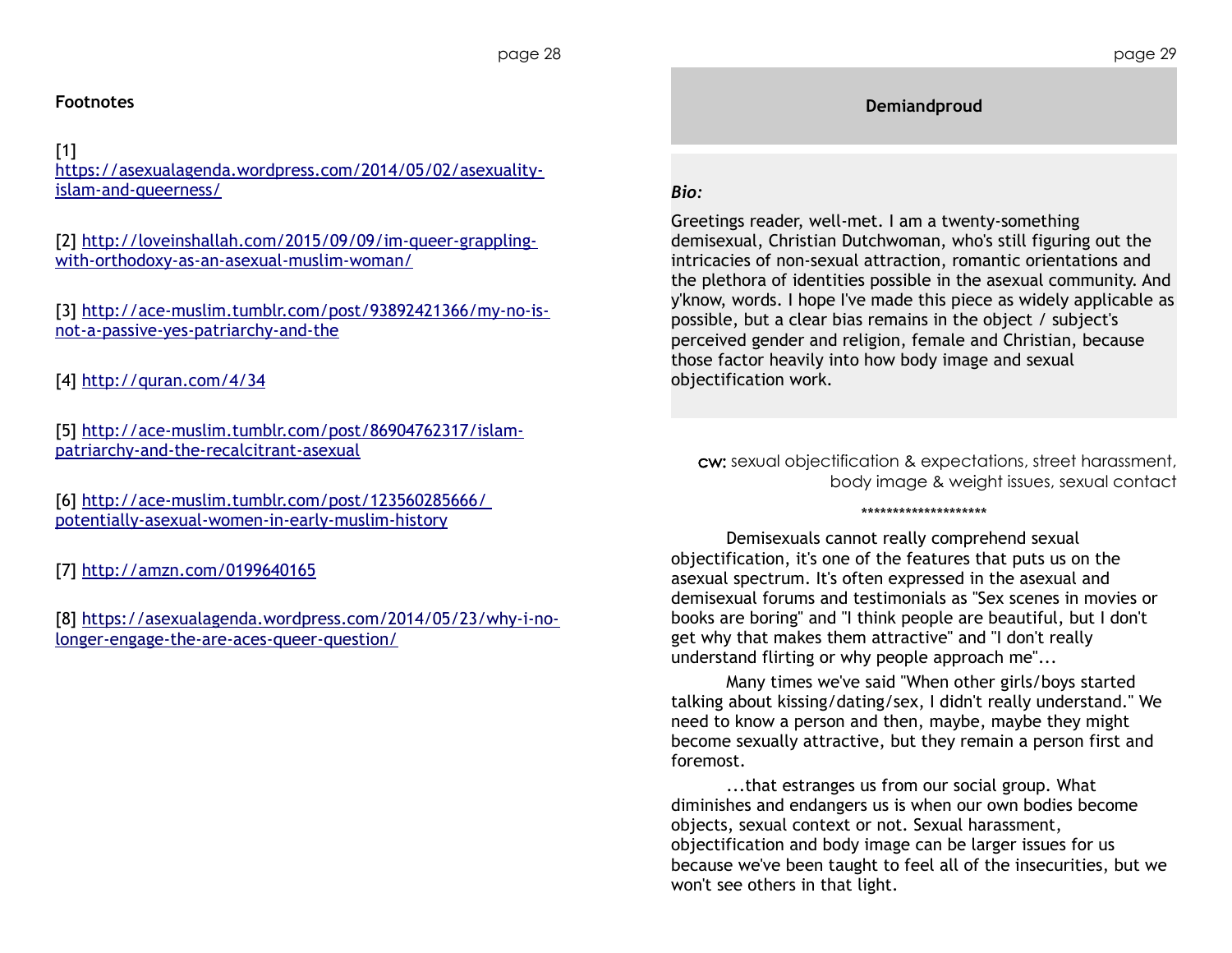We cannot see people as only sexual objects. But we live as sexual objects, ourselves, and we hardly even realise. It's time that stopped. We are free to feel sexually attracted to others, or not. We have no responsibility for being seen as sexual in others' eyes, either. We are free to do, wear, say and be who we are without being discriminated against for our ( a )sexuality.

Please understand... I do not advocate a sexless or sexual life, in appearance or actions. I advocate that we live our lives as subjects, and leave the responsibility of others' thoughts and actions where they belong, with others. I hope to illustrate how fundamentally that changes our thoughts and lives in this text.

**"Objection Against Sexual Objectification"**

\*\*\*\*\*\*\*\*\*\*\*\*\*\*\*\*\*\*\*\*

**I, sexual object**

#### I, ( a / gray / demi )sexual subject

 I disengage from my own body and imagine how the skirt looks, how very much I differ from a skinny model when I gaze up at an ad... I buy so many clothes and products both because I like them and I think others might like them on me...

# I gaze up at an ad and it's uninteresting. I determine that skirt's not in my budget this month and I'm fine with my clothes at home.

 I cannot walk in certain streets, be in certain company, because that would make my body seem available.

#### I feel free to go anywhere and speak to anyone as long as I like the place and the people.

 My place in the social order at high school is almost exclusively determined by how attractive my body is. Even as an adult, the more attractive I look, the more attention I get.

> I seek out the people with mutual interests and make friends among them, happy to know them.

page 31

 I spend money on dieting, I worry daily about the food I eat, rather than enjoying its taste. I exercise and choose a sport to manage my weight, not for energy or enjoyment or even physical fitness. I am in a perpetual state of doubt about my body and what I should improve.

# I poke around little markets for simple, delicious meals and their ingredients. I shop around for a way to exercise that fits in my schedule.

 I spend an hour or more getting ready for the day because I have a standard to achieve. My make-up and my hair and my clothes will all be judged... I need to make a good impression. My personality won't count until the second impression.

#### Depending on my mood, I spend anywhere between five and thirty minutes getting ready in the morning.

When a person cat-calls or makes sexual proposals, I feel a mix of shame and confirmation. I'm getting attention, but why doesn't it feel good?

### When people yell crude come-ons, I laugh in their faces, ignore them or if I'm in a good mood, shoot a creative insult right back at them.

 I wonder after which point I should give in and have sex with a person, whether it's after a drink, several dates or a number of months into a relationship.

### I will have sex with a person when we both wish, or not at all. We'll talk about it and see.

 I feel bad for still being a virgin. I need to have sex to be normal, right?

#### I have not wanted sex, therefore I have not had sex.

Sex is a natural thing to have, everyone wants it.

#### Sex is an action you choose, like any other.

 I hope when I have sex my body will be alright, like... will my parts be good enough and will it all be exciting enough and will my performance be good enough?

I've wondered about sex so I've explored my own bits, read about it and figured out the mechanics. The rest I'll have to figure out together with my partner.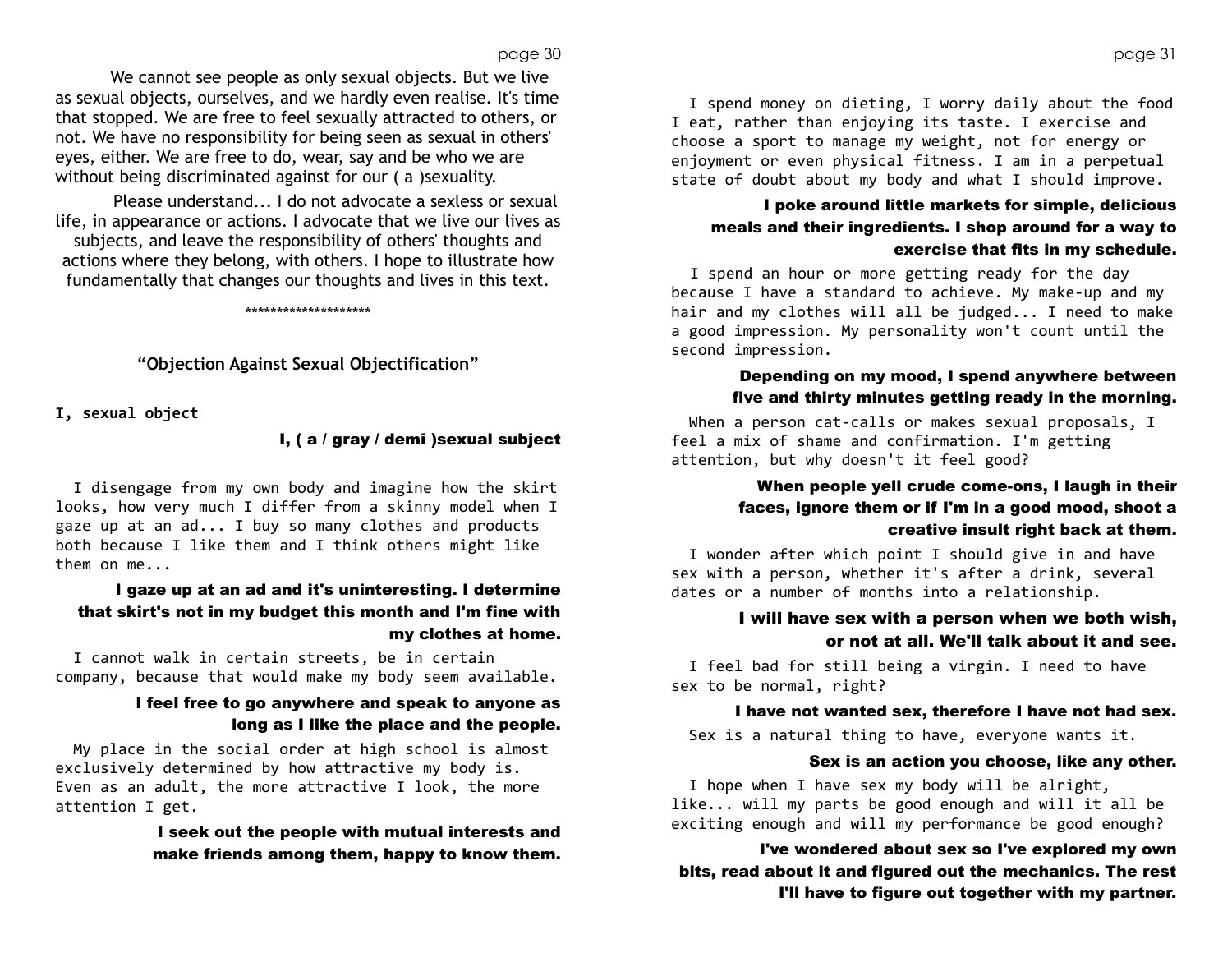Maybe I won't ever want to have sex, but I don't feel like I can talk about it. Everyone says I should have it, I'm such a pretty thing, and it's healthy.

Maybe I won't ever want to have sex, no matter if I do or don't feel attracted to people occasionally. So I just... won't. You're welcome to ask me why, but it's my choice.

 Look, I need to satisfy my spouse, alright? When you marry, it's part of the deal.

# When I marry, I will love that person and remain loyal until I die, yes, but it's disrespectful to us both if I pretend to be someone I'm not and act against my conscience.

 The pastor says that God says I must submit and have sex when I'm married.

#### God comes first, and I can have sex if I feel lust.

 Having sex before marriage makes me a sinner. I mean, the church and the pastor and my parents have all talked to me about it. I don't really know what to think, but I guess I agree. I mean, I want to be loyal to my faith.

My body and its sexual acts are not community property and it's not up to my fellow believers to judge. Based upon what I believe to be God's will, I will do my best to do what is right. Whatever happens, I know forgiveness is a sure thing, as long as I ask and don't let others tell me I've committed unforgivable sins.

 So after I say 'I love you', I feel like I need to let someone go all the way.

#### I give love, I give sex, and I receive them. I can neither take them nor should I let anything be taken.

 I'm not really an adult before I've had sex, or had a relationship, or am in a marriage that's been consummated.

My place in society and the respect I'm owed is independent of my sexual activity and relationship status.

 I have to be sexy in order to be an adult. I need to wear sexy clothing and participate in dirty jokes and check people out and have them check me out.

I can wear what I like and what's funny to me can be totally different and my face is up here, seriously. I'm looking at your face, your 'hot bod' might as well be a scraggly fern, to me, y'know.

 No...what I want doesn't matter, I guess. I just... okay, if you say so.

No, seriously, let me tell you about being an ace ally, it's gonna be the new thing after being a fag hag. Sure, you can totally be both. There's bi, pan, romantic, aromantic, a whole range of orientations, really. No, gender's a whole other side of the story... uhuh, you want the long or the short version of 21<sup>st</sup> century sex ed?

\*\*\*\*\*\*\*\*\*\*\*\*\*\*\*\*\*\*\*\*

Hit me up on the AVEN forum or the demisexuality.org forum where I'm "demiandproud" on both. Or read my blog: [http://demiandproud.wordpress.com](http://demiandproud.wordpress.com/)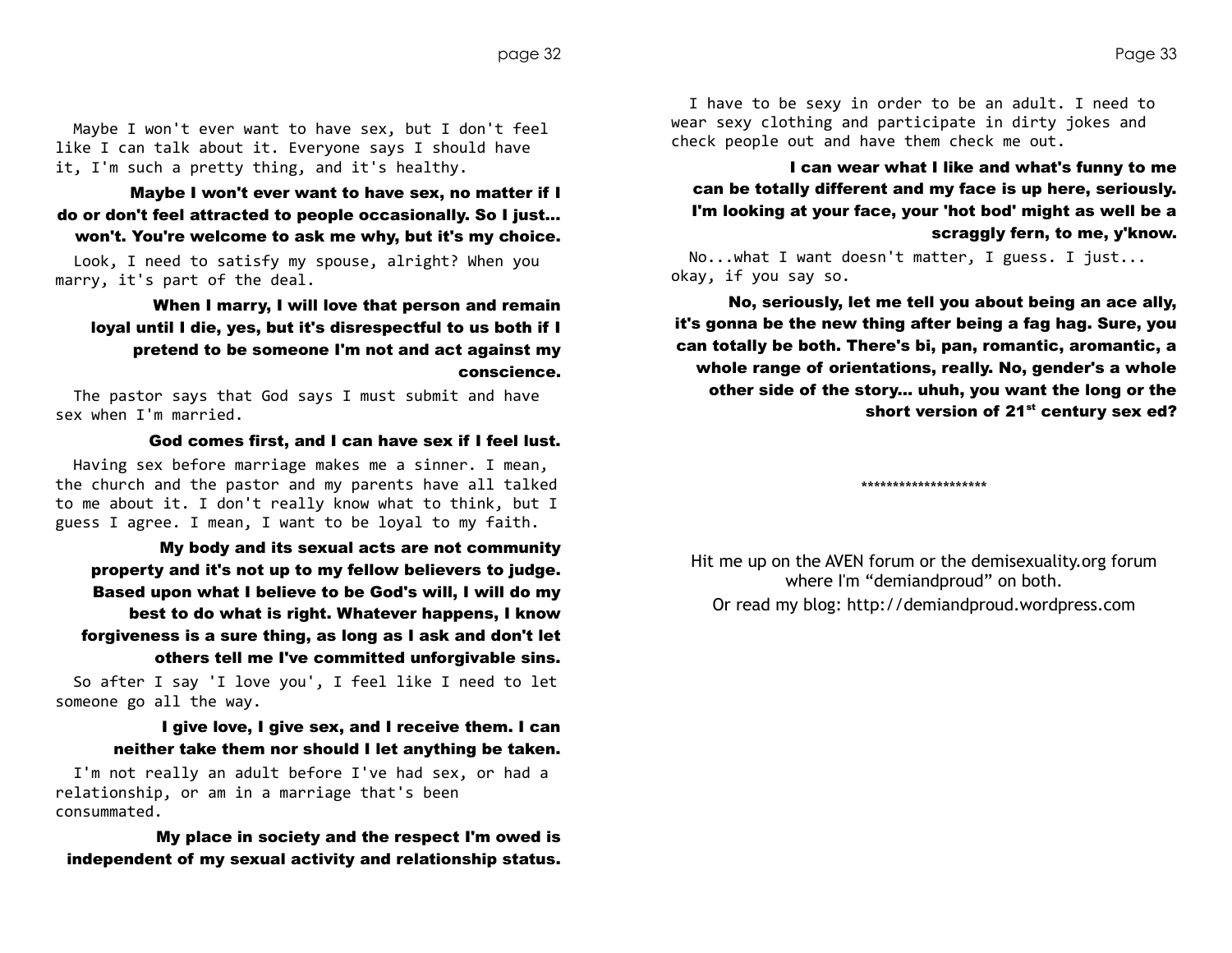**Olivia M.**

### *Bio:*

Olivia M. is a 23 year old USAmerican cis female panromantic ( gray ) asexual. She is a college student currently studying computer science. Other identities that are important to her include: Latina, mixed race, autistic, chronically ill, and atheist. She loves reading and writing zines, programming, reading and watching science fiction and fantasy, making jewelry, dyeing her hair unnatural colors, and cats.

# Editor's Note— Additional Definitions

Aceflux: experience that fluctuates around the asexual spectrum

Aegosexual: experiencing sexual desire or arousal with a disconnect between the target of that arousal and oneself ( e.g., with no desire to act on the sexual arousal by having sex )

Akoisexual: experiencing sexual attraction and maybe liking the idea of a sexual relationship but the attraction stops or stops being enjoyable when it is reciprocated or when the person is actually in a sexual relationship

Aroflux: experience that fluctuates around the aromantic spectrum

Cupiosexual: not experiencing sexual attraction yet still wanting to have a sexual relationship

# **"Gray-A Definitions, Division and Silencing in the Ace Community"**

Invisibility is a major problem for asexual people, but as time goes by I've seen more and more people become aware of the basics. However—despite the fact that it is a part of the asexual spectrum—a lot of people don't even know what grayasexuality is, even among asexuals. Sometimes I feel really isolated and silenced in the ace community by the way that grayasexuality is ( and is not ) talked about.

The simplest example is when gray-a people are simply left out in ace discourse and 101 materials. I've lost count of the numbers of times when I see ace 101 materials being circulated on Tumblr that mention asexuality and ( maybe ) demisexuality but fail to mention that gray-asexuality is a thing and that asex- -uality is a spectrum. Sometimes it makes me want to scream.

When gray-a people, an important subset of the ace spectrum, get left out, there are consequences. People don't consider us valid, or claim we're not really asexual. When we aren't mentioned, this contributes to our invisibility, even within the ace community.

Even when gray asexuals aren't completely invisible within the community, it is all too common for asexuals try to separate themselves from gray people—including demisexuals—by saying that though they may be "on the spectrum," they aren't really asexual and shouldn't be allowed to use that word to describe themselves. This is the most blatant way I've seen people trying to cut off gray people from ace community, but not the only way.

In saying this sort of thing, non-gray ace people are asserting that one definition of asexual (lacking sexual attraction) is the only valid definition and that people couldn't have other reasons for finding the world useful, as well as categorically denying that people can be asexual and grayasexual simultaneously ( which is how I identify ).

I identify primarily as asexual, but also as gray-asexual. This is because I've never experienced non-ambiguous sexual attraction, so I can say I've never experienced ( full blown ) sexual attraction, but my experiences are still gray. It seems like there is a fear of over-complication and a desire to simplify things, to the detriment of the ace community.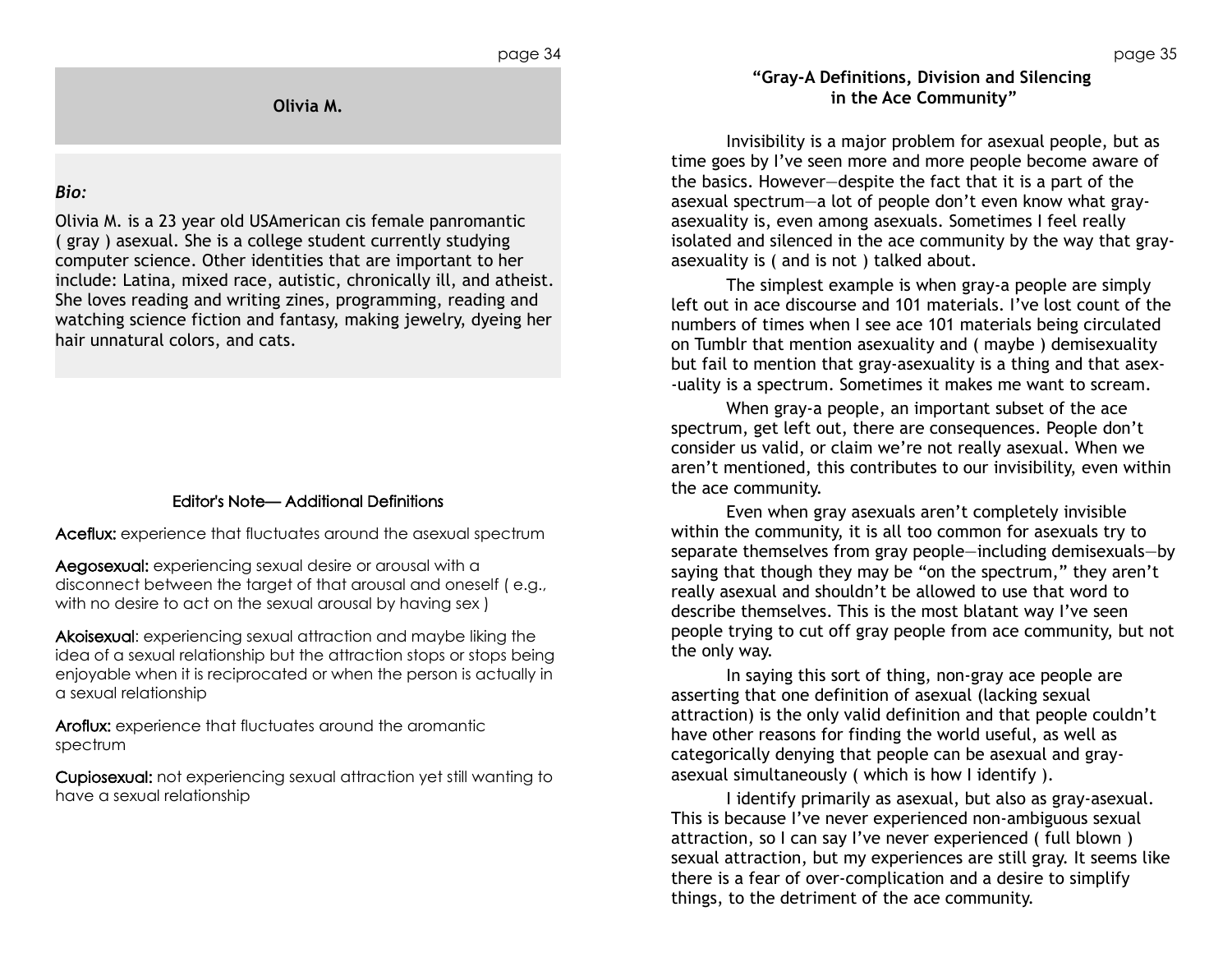Another thing that gives me pause is when people seem so eager to subdivide our already small groups and separate gray people from the ace community through new terms and flags. People unfamiliar with the ace community may not be aware of this phenomenon, but recently there has been a proliferation of new terms created to define different parts of the ace spectrum, primarily different types of grayness, such as "cupiosexual", "akoisexual", "aceflux", "aegosexual", and more.

On its own, the creation of new terms to describe experiences is perfectly fine and desirable. That's a part of what's so great about the asexual community, how we've created new language to talk about experiences that went unspoken for so long. But what worries me is when these terms are used to separate gray people from the ace community.

This can happen when people are pushed towards identifying as one of these more and more specific, subdivided terms as their sexual orientation, sometimes at the expense of considering themselves asexual, if that's what they desire. If someone wants to use one of these terms to describe their primary sexual orientation, I have no problem with that, but it does bother me when people are told that they're not asexual or gray-asexual, but actually \*insert new term here\*.

I'm sure much of the use of new terms is innocent selfdiscovery, but it seems a bit iffy when each of these new identities is given a new flag and colors to represent it and cordoned off by itself. The ace community is already so tiny, so why the pressure to subdivide into this and that new identity and flag? I suspect that some of it may be due to a desire to keep gray people separate from non-gray aces. And we're back to that desire for simplicity and putting people into boxes.

When I express asexual and gray-asexual pride, I use the standard ace flag, because it includes everyone on the asexual spectrum. It has a stripe specifically for gray-a and demisexual people. Yet there are separate flags that have been created for demisexuals and gray-asexuals…

I get that there are gray people who don't consider themselves asexual or a part of the ace community, and these flags and separate identities can be useful to them, but I've also seen them used to divide us and keep parts of the ace community separate from each other.

I think there may be an underlying desire in some parts of the ace community to let gray people and their visibility be someone else's responsibility. And that makes me feel alone in my own community, like my ace identity isn't welcome in ace spaces and ace visibility work.

I also want to talk a bit about the words we use when we're talking about grayness in general. I've been purposely using "gray-asexual" here, because the emphasis is on gray ASEXUAL, as opposed to the word "graysexual" which seems to distance grayness from asexuality.

For those people who don't identify as part of the ace community, great! But forcing someone into "graysexual" or "gray blank-sexual" as opposed to "gray-asexual" can be a divisive act, like telling someone they don't belong to the ace community. So please think before you use the wrong term to define someone's sexuality.

This may just sound like pickiness, but I've seen these differences in terminology used to separate people from ace identity. If that's your intention in using a term for yourself, or you just prefer one of the other terms, good for you, but I ask you to think carefully about why you are using one or the other to describe other people.

Going back to 101 materials, I see the range of these terms sometimes being used interchangeably, which in my experience is not how all gray people use them, and doing so conveys the wrong idea, and sometimes can push the idea that gray people and demi people are or should be separate from the rest of the ace community. A better thing to do would be to acknowledge that people define their grayness in a variety of ways and may or may not identify with asexuality and the ace community.

Intentional erasure and division aside, what I see going on in the ace community appears to be a case of the road to hell being paved with good intentions. We have a lot of terminology created to be useful to people, but people often end up overloaded or underwhelmed, neither of which are positive for reaching out to non-ace people in the name of education.

However, I think that oversimplification is the main issue when it comes to asexual awareness in the wider world. Asexuality as defined by AVEN by itself may seem easier to understand and more "respectable" without exploring the gray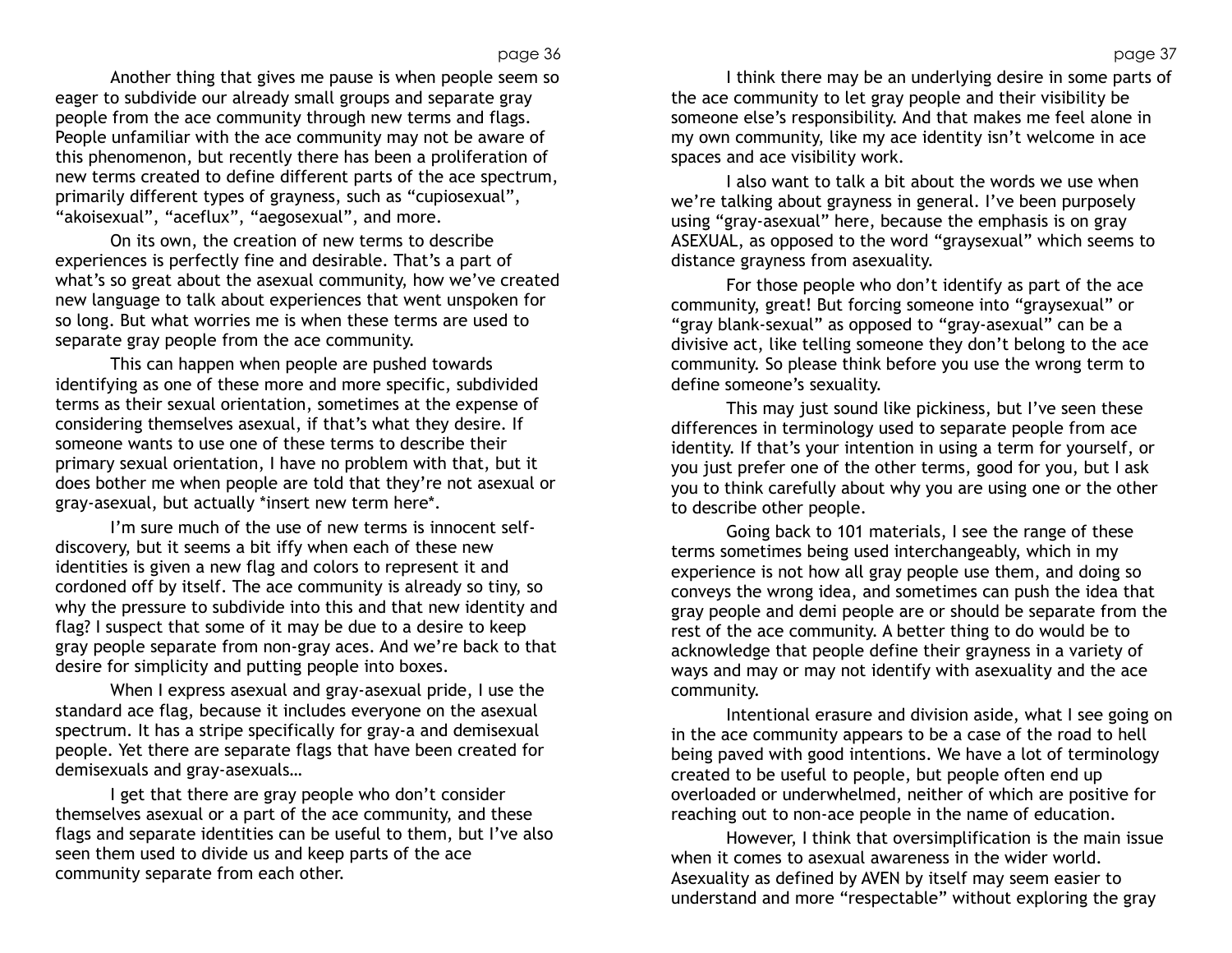areas, but the right thing to do is not to omit the gray but to acknowledge that human sexuality is complicated.

When gray-asexuality / the wider ace spectrum is omitted in educational materials for non-aces, odds are that the writers just wanted to simplify the information they were presenting. And to some people, the simplification of asexuality requires omitting the gray areas. But no matter the intentions, oversimplification has consequences.

By leaving out grayness as an over-complication, you create a hierarchy in the ace community. Some people become more and less important, more and less visible, and there is an implication that those who overcomplicate things should just accept this for the greater good of asexual awareness.

I reject this way of thinking. The way I see it, this just leads to a lot of ace spectrum people being thrown under the bus. And if you think about it, when you create a hierarchy like that or divide up an already small community, the whole thing could end up destabilized. I don't think it's in any ace's best interests to ignore the gray side of the spectrum.

Gray erasure and community division can also be subtler and just as damaging as omission, even if said erasure is done in the name of asexual awareness. One way this occurs is the dissemination of incorrect and oversimplified definitions of grayasexuality. I get that people want something simple and easily digestible in 101 materials, and it's tempting to try to put people into clear-cut boxes, but oversimplifying gray-asexuality misses the entire point of the umbrella identity.

It's a *gray area*, a catch-all for everyone who doesn't fit entirely elsewhere. Most commonly I see gray-asexuality reduced to "experiencing sexual attraction rarely." That doesn't even come close to describing the diversity of experiences of grayness, and defining it that way erases those of us who don't fit into that narrow definition and silences our gray voices.

How difficult can it be to say that gray-asexuality is the gray area of the spectrum, even if you have space constraints? I'm sorry ( not sorry ) if this upsets some people's plans for presenting asexuality, demisexuality, and gray-asexuality in a way that is more palatable for the consumption of non-ace people, but what you're really doing is spreading misinformation.

This sort of thing is really common in 101 materials about asexuality, at least in those made by individuals, particularly those that become popular on websites like Tumblr. 101 materials are often people's first introduction to asexuality, and first impressions die hard, making it even harder to correct misconceptions than to have introduced people to the correct definition in the first place.

To finish up, I'd like to mention that I'm not saying that gray erasure and community division is representative of all the ace community. In fact, there are many ace communities that are devoted to inclusion of all people on the spectrum and support our diversity of identification and experiences. The problem is that ignorance and intentional silencing do exist in other ace communities and intentional and unintentional erasure and division can cause harm.

This is my plea to people to look into themselves and question their desire to oversimplify and to divide people into boxes, as even the best of intentions may make things harder for the people they are trying to help. Listen to the voices of gray people and acknowledge the diversity of how we identify and experience our sexuality. Don't push people where they aren't comfortable going.

And to those within the ace community, welcome gray people when they want to join in, because there are a lot of ways to define asexuality and to find its concepts useful. Remember, gray visibility is ace visibility! I know gray areas can be scary, but many of us find them immensely helpful in understanding ourselves and the world. Sometimes we don't fit cleanly into definitions. Deal with it.

\*\*\*\*\*\*\*\*\*\*\*\*\*\*\*\*\*\*\*\*

Olivia also writes the zines (meta)paradox, Anecdata, Psychometry, and others.

She can be found at<http://paradoxnow.tumblr.com/> and her zine blog, http://oliviaszines.tumblr.com/.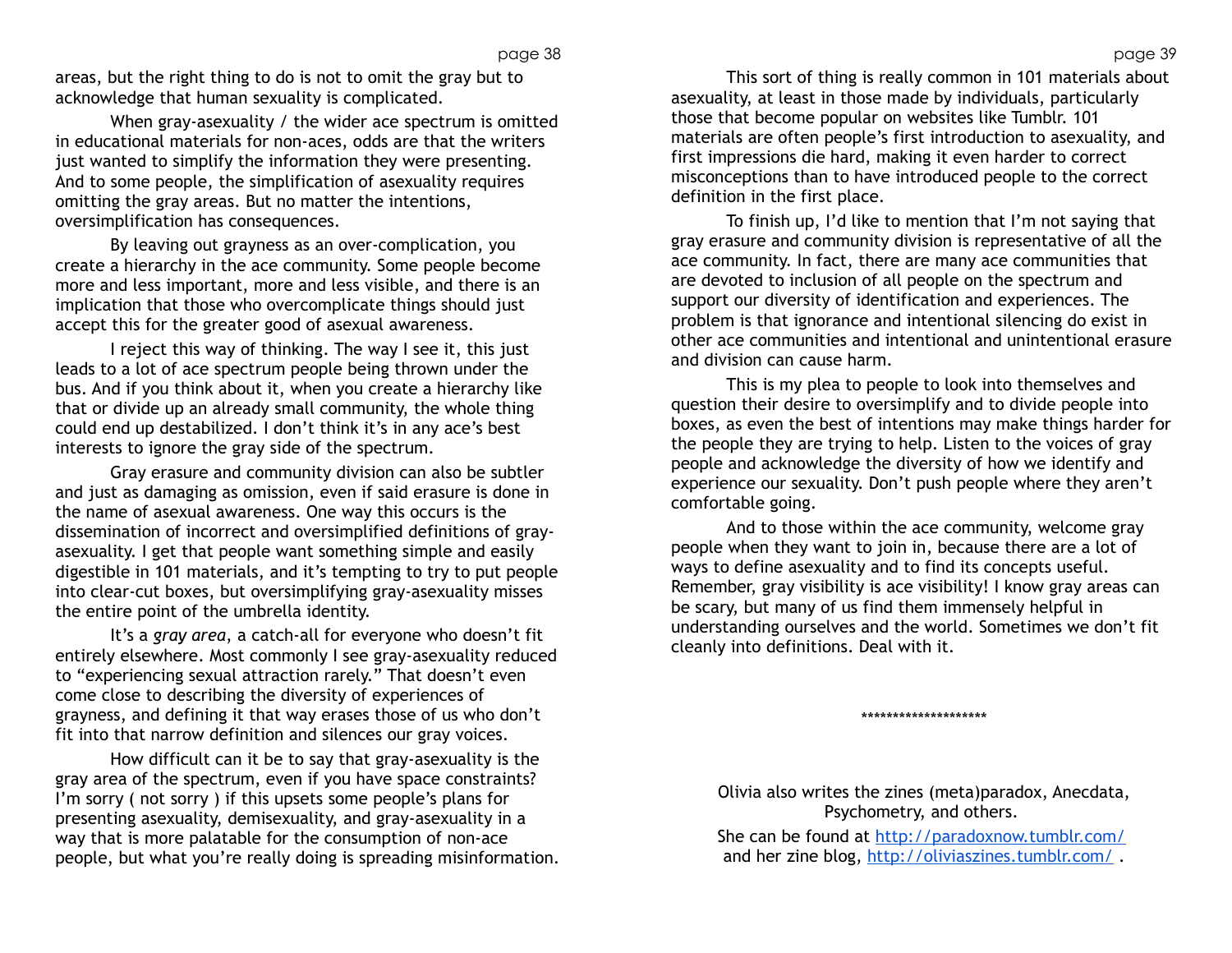# **"Listening back to my 11-year old self"**

For a few years now, my little step-brother has been wondering if he might be asexual. It's not a new thing and he's only 14. ( He's also been wondering if he might be gay since he was about 9, and he's still questioning. )

I don't know if he's been exploring ace information online. I know he has access to computers so he could if he wanted to, and there's a lot out there now to find. I don't think he's especially interested in that right now— he's more interested in programming robots, doing improv and reading fantasy— but I'm glad the information is out there if he were to go looking for it.

I'm also worried, though, about what else is out there... how people treat young people who are earnestly saying youngpeople-things, and whether people acknowledge the gap between adults and young teens.

I rarely observe people talking about how they've changed and where they started out. The ace meta-community is so new that not so many people have really had a chance to grow up in it, and most people who come to ace communities don't tend to stick around long enough to do much "growing up" here.

I've watched a lot of people come and go on the ace community merry-go-round of self-discovery. Many people seems to be just looking for answers and validation, and carry on with their lives after they discover that they're not broken, or after they pick up the tools they need to make sense of their experiences and relationships. I think proportionally few people are looking to ace spaces for long-term, sustained community connections. And that makes sense.

Spending time with my little step-siblings reminds me how much I've changed since I was their age. It reminds me how important it is for them to be able to see that all the people they currently look up to— the people who are and do things they dream of being and doing someday— started just where they are now. But for them to be able to see that, we need to show them.

I remember being 11-years old and writing a poem articulating to myself, in the only way that I could, how I emphatically wasn't into the romance-and-sexuality thing but how everyone else was ( or was starting to be ).

**Omnes et Nihil**

#### **Bio:**

I'm a 31-year-old queer asexual non-binary freak of the ( sortof- Jewish ) white person variety, and enough of a hard-hitting feminist to get regularly called a bitch. I'm in the *really* dark grey zone of the aromantic spectrum to the point of being aroace. I don't do the romance / dating thing and I really never have. I hail from a large Canadian city where I spend a lot of time alone with the cat who claims me as her person.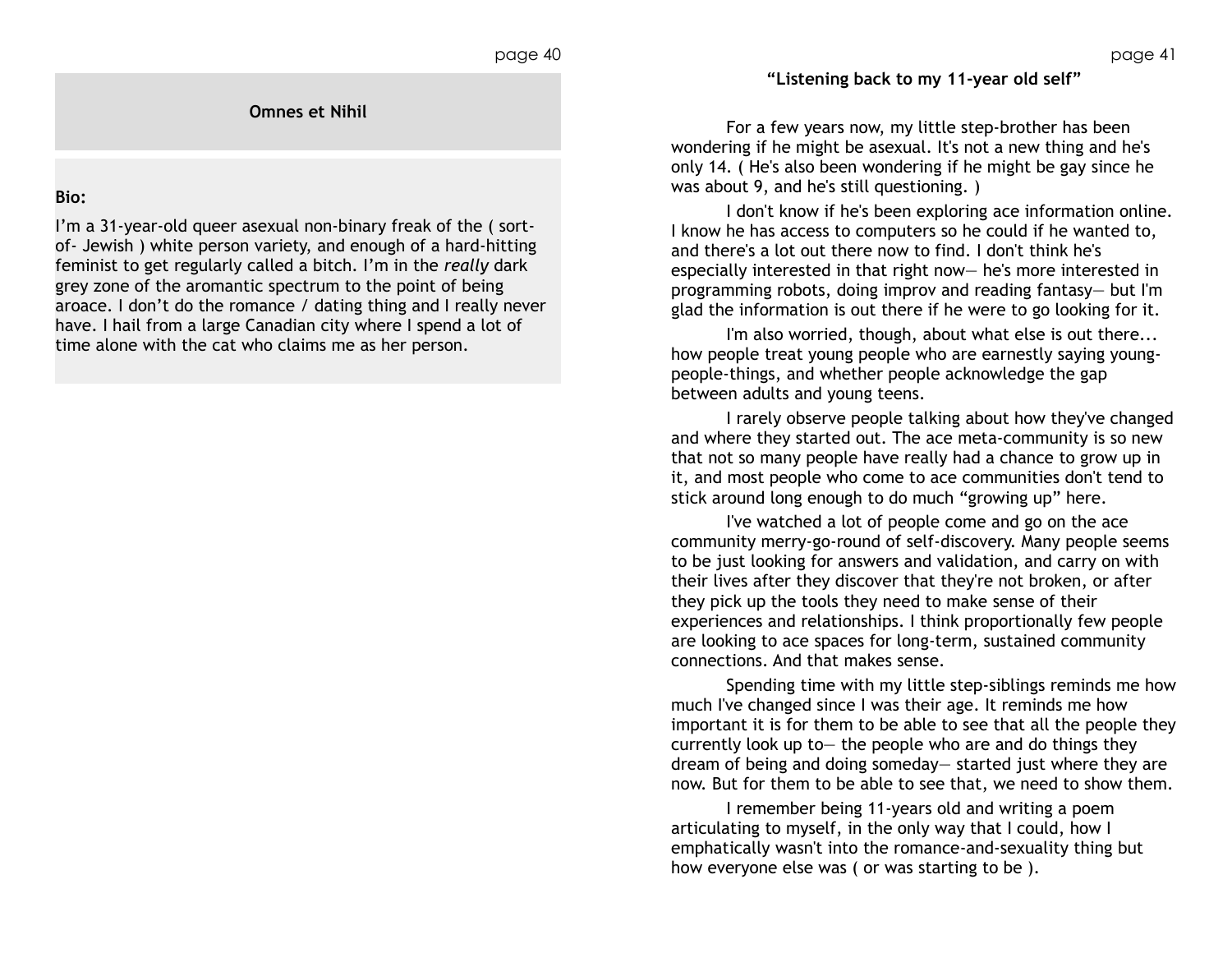People had already been telling me for years that eventually I would "like boys" and in response I'd been telling them off just as confidently. The context of my articulation of my proto-aroaceness was one of hostile, heterosexist antagonism. I look back and see roots of resistance in my words, as embarrassing and trite as they might seem to me now, or as self-righteously earnest-sarcastic.

I wanted to share these words from 20 years ago, to remind myself of how much I've changed, and to remind you, dear reader, how much we all do— I feel it's important for us all to acknowledge where we started. In some sense, these words marked the beginning of my ace journey. Maybe they will help someone else along theirs.

> **"Impossible Impossibilities"** ( by 11-year old me )

A game of spite or a life-long battle? Both I'd say. A war to which all lose: Most are surcome by the endless possibilities, Others, the joy of hopeless imprisonment. With the young memory washed out by illusions, the loss becomes a victory with countless advantages.

The rare few who win also lose. Those who win wish they hadn't. Some bear the independent, lonely sorry of victory/ Rare still are those who prefer the covert opening and closing of doors.

Why? A reason Learn! or don't. Ignorance is the easiest way, the merriest way, the subtle way that remains discrete. Impossible to win; however loosing is even better. One can but win the battle for one cannot win the war, It's narrow, winding contorted road runs but one way. Impossible to buy a two-way ticket, one way is the greatest luxury known. A return to innocence can only be for those who never left. Never left!

# **Some Definitions:**

**asexual:** experiencing little or no sexual attraction and / or sexual desire for sexual contact with anyone

**ace:** abbreviation for "asexual"; can also include the whole complex asexual spectrum ( e.g., grey- & demi- sexual )

**aromantic:** experiencing little or no romantic attraction and / or romantic desire for romantic relationships

**aro:** abbreviation for "aromantic"; can also include the whole complex aromantic spectrum ( e.g., grey- & demi- romantic )

**demisexual:** someone who doesn't generally experience sexual attraction except that sexual attraction **might maybe** develop in the context of a strong emotional connection with someone

**grey-asexuality:** vast and diverse area on the asexual spectrum, where people might experience some sexual attraction, perhaps ambiguously, rarely, or only in certain circumstances or particular ways. People might also identify in the grey area for other reasons.

**- - -**

**Compulsory sexuality** is the set of social attitudes, institutions and practices holding that a) *everyone should have or want to have* sex ( of the "right" kind... or at all ); b) empowerment equals having or wanting sex; and c) sex or sexual access can be "owed".

Compulsory sexuality plays out in specific intersectional ways & is related to compulsory heterosexuality— it doesn't just affect aces, and some marginalised groups are uniquely affected by it, particularly because it often functions as a tool of racism.

**Amatonormativity** is the normative prioritising and valuing of romantic relationships above all other kinds of relationships. It is the social force treating romance as intrinsically superior to, or more intimate, important, worthwhile than other kinds of relationships.

Amatonormativity includes the idea that all people want or should want to form romantic ( often but not necessarily monogamous ) partner relationships and that these relationships should be central to their lives... and without which people are destined to be lonely or to live empty or unfulfilling lives.